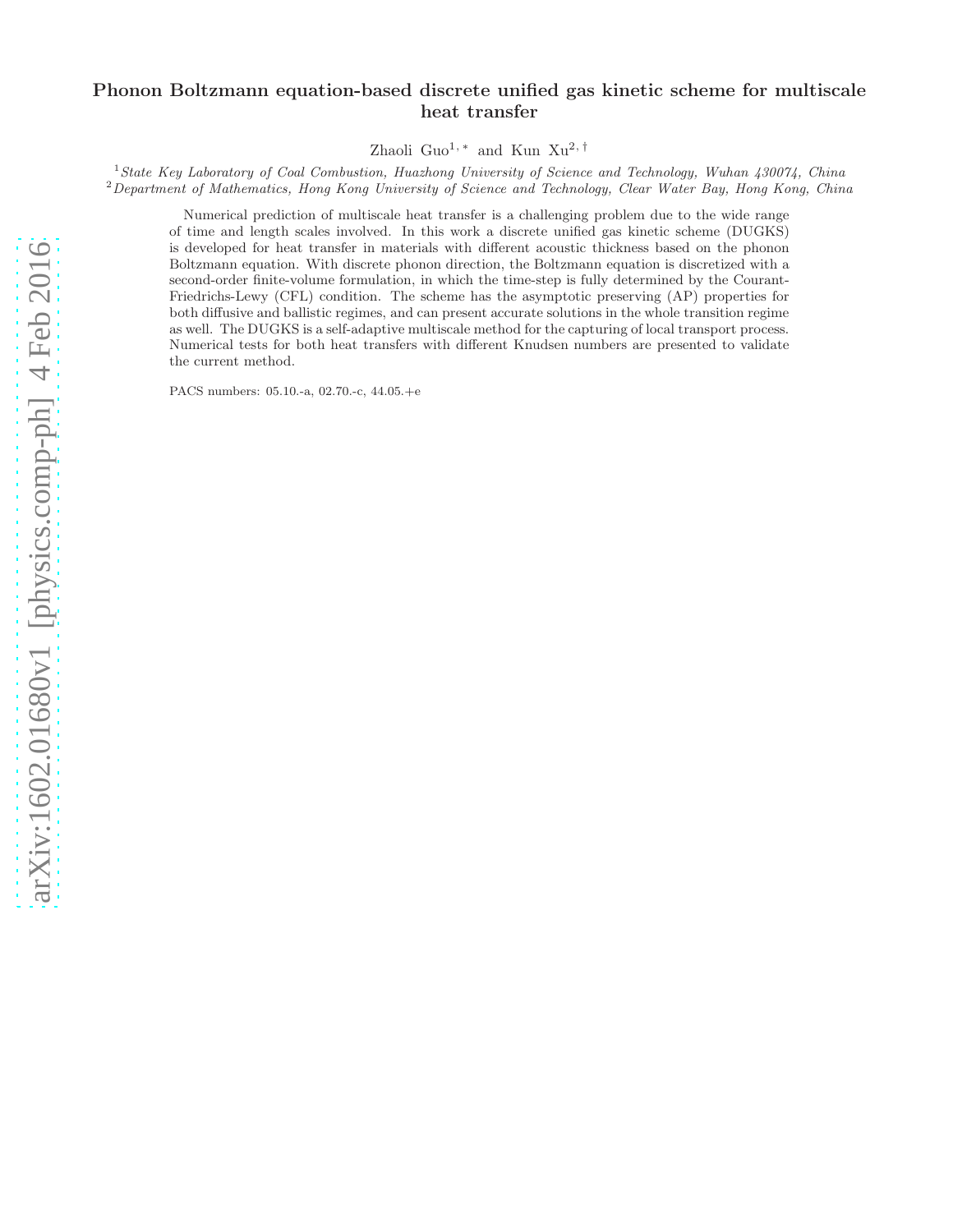# I. INTRODUCTION

Many emerging nanostructures involve semiconductors and dielectrics, in which phonon transport is the main mechanism for heat transfer. Heat transfer process in systems with such nanostructures usually involves multiple temporal and spatial scales, $1-3$  and it is a challenging problem to develop efficient numerical methods that are applicable to different transport regimes. Owing to the breakdown of Fourier law at small time and spatial scales, and the high computational requirement of microscopic molecular dynamics, the phonon Boltzmann transport equation (BTE) is regarded to be able to provide a good base for developing numerical methods for multiscale heat transfer when the wave effect of phonon is negligible. Actually, many numerical schemes have been proposed to solve the BTE in previous studies,<sup>4</sup> including the stochastic Monte-Carlo (MC) method<sup>5–8</sup> and the deterministic discrete ordinates method (DOM) coupled with finite-difference, finite-volume, or finite-element discretization of spatial space. $9-13$  The lattice Boltzmann method (LBM), which was originally developed for continuous fluid flows<sup>14</sup>, was also applied to phonon transport.15–19

Generally, the MC method follows a time-splitting algorithm, namely, the dynamics of a simulated particle is decoupled into advection and scattering processes, and thus the time step used is less than the relaxation time, and the grid size is less than the phonon mean-free-path.<sup>20</sup> Consequently, the computational costs of MC method are expensive in the acoustic thick regime, which prohibit its applications for multiscale problems with diffusive region, although it can be quite efficient for ballistic transport. It is also noted that an improved MC method has been developed recently by simulating only the deviation from equilibrium such that the variance can be efficiently reduced in simulating systems with small temperature variations.<sup>7</sup> In the DOM method, the transient and advection terms in the BTE are usually discretized with techniques that are adopted in computational fluid dynamics (CFD), such as upwind (step) and central (diamond) finite-difference schemes, or finite-volume schemes with upwind interpolations. These CFD techniques may introduce significant artificial diffusions (low-order schemes) or numerical instability (highorder schemes).<sup>4</sup> Regarding the LBM for phonon transport, although it has been applied to some nano and multiscale problems,<sup>15–19</sup> some studies have shown that LBM may yield unphysical predictions.<sup>21,22</sup>

Recently, a finite-volume discrete unified gas kinetic scheme (DUGKS) for molecule flows ranging from continuum to rarefied regimes has been developed<sup>23,24</sup>, which has high accuracy and outstanding robustness. The nice asymptotic preserving (AP) properties also remove the restriction on the time step by the relaxation time that exists in other kinetic methods with direct discretization of the kinetic equation. Furthermore, the finite-volume formulation enables the DUGKS to handle problems with complex geometries.<sup>25</sup> Some comparative studies suggest that the DUGKS has better performances over the LBM even for continuum flows.<sup>26,27</sup> In this work, we will extend the DUGKS to phonon transport to construct an efficient method for the whole multiscale heat transport process ranging from diffusive to ballistic regimes.

The remainder of the paper is organized as follows. Section II gives a brief introduction of the phonon BTE, and the DUGKS for the BTE is described in Sec. III. Some numerical simulations are carried out in Sec. IV to test the scheme, and finally a brief summary is given in Sec. V.

# II. PHONON BOLTZMANN TRANSPORT EQUATION

In a rigid crystalline solids, the atomic vibrations from equilibrium positions can be quantized as quasi-particles known as phonons, and the system can be considered as a domain filled with a phonon gas. The angular frequency  $\omega$  of a phonon is related to the wave number  $k \in R^3$  through certain dispersion relations  $\omega = \omega_p(k)$ , with different polarizations or modes of the phonon. The phonon transport can be described by the Boltzmann transport equation in the regime as the wave effect of phonon is negligible<sup>2</sup>,

$$
\frac{\partial f_p}{\partial t} + \mathbf{v}_p \cdot \nabla f_p = Q_p,\tag{1}
$$

where  $f_p = f_p(\mathbf{x}, \mathbf{k}, \mathbf{s}, t)$  (or  $= f_p(\mathbf{x}, \omega, \mathbf{s}, t)$ ) is the distribution function dependent on wave number k (or frequency ω), polarization p, direction s, and position x as well as time t;  $v_p = \frac{\partial \omega}{\partial k}$  is the group velocity with which the phonon of polarization p travels. The term on the right hand side,  $Q_p$ , represents the rate of change of  $f_p$  due to scattering interactions. Usually the scattering is very complicated and a tractable model widely used is the relaxation time approximation,

$$
Q_p = -\frac{1}{\tau_p} \left[ f_p - f_p^{eq} \right],\tag{2}
$$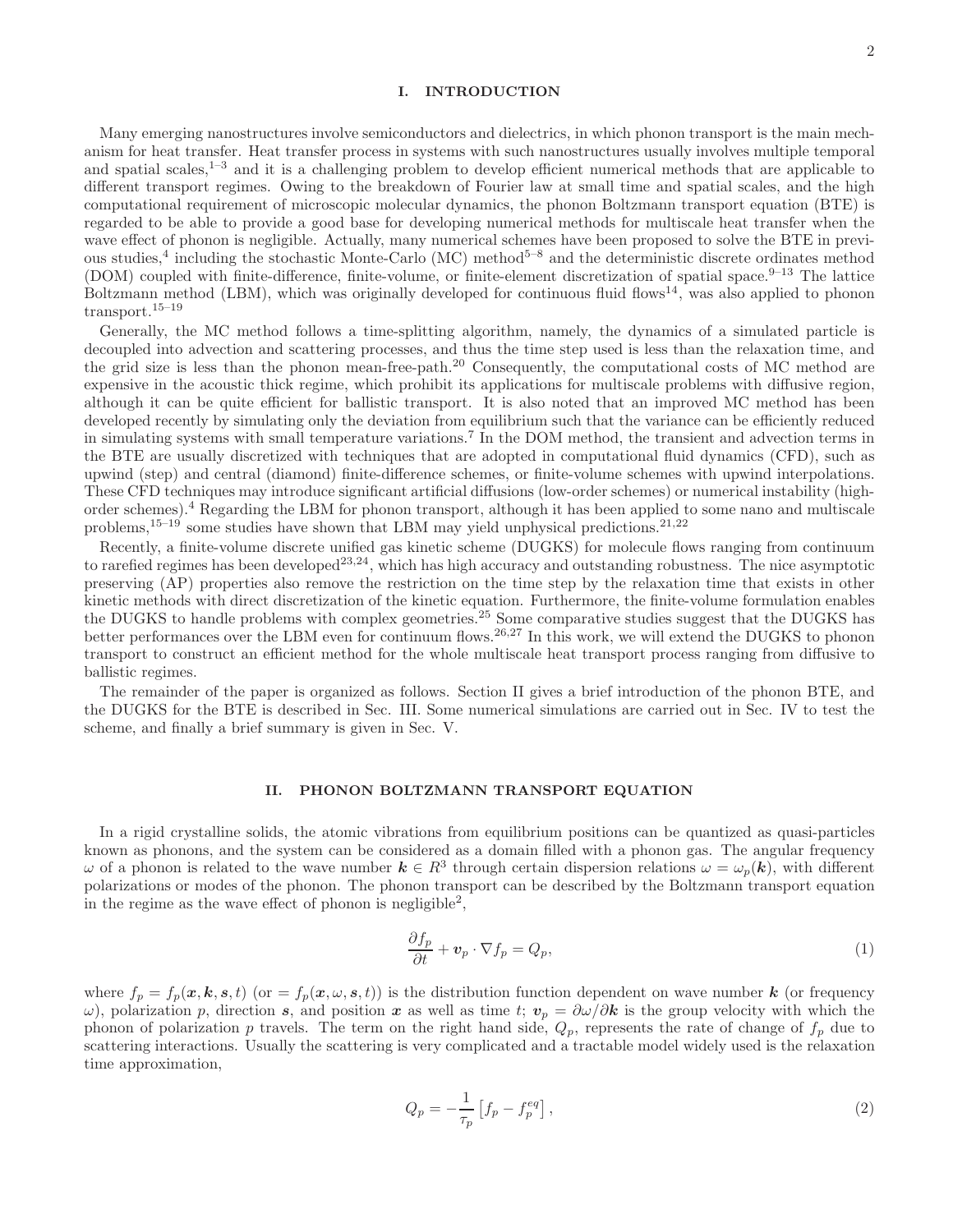where  $\tau_p$  is the relaxation time,  $f_p^{eq}$  is the equilibrium distribution of phonons and follows the Bose-Einstein distribution,

$$
f_p^{eq} = \frac{1}{\exp\left(\hbar\omega/k_BT\right) - 1},\tag{3}
$$

with  $\hbar$  being the Planck's constant divided by  $2\pi$  and  $k_B$  the Boltzmann constant, respectively, and T is the temperature defined later. The effective relaxation time  $\tau_p$  usually depends on temperature and frequency, and can be estimated using the Matthiessen's rule if the individual scattering processes are independent of each other,<sup>1,28</sup>

$$
\frac{1}{\tau_p} = \frac{1}{\tau_U} + \frac{1}{\tau_N} + \frac{1}{\tau_b} + \frac{1}{\tau_i} + \cdots,
$$
\n(4)

where the relaxation times appearing on the right hand side are those due to the umklapp (U) and normal (N) phonon-phonon scatterings, boundary scattering, impurity scattering, etc. With the effective relaxation time, one can define the Knudsen number of the system,  $Kn = \lambda_0/l_0$ , where  $l_0$  is the characterize length of the system, and  $\lambda_0 = v_0 \tau_0$  is the phonon mean free path with  $v_0$  being a typical value of the phonon group velocity and  $\tau_0$  a typical value of the relaxation time.

The total energy and the heat flux can be defined from the phonon distribution function.<sup>29</sup>

$$
E = \sum_{\mathbf{k},p} \hbar \omega(\mathbf{k}) f_p(\mathbf{k}) = \sum_p \int_{4\pi} \int \hbar \omega f_p(\omega) D_p(\omega) d\omega d\Omega,
$$
\n(5)

$$
\mathbf{q} = \sum_{\mathbf{k},p} \hbar \omega(\mathbf{k}) \mathbf{v}_p(\mathbf{k}) f_p(\mathbf{k}) = \sum_p \int_{4\pi} \int \hbar \omega \mathbf{v}_p f_p(\omega) D_p(\omega) d\omega d\Omega,\tag{6}
$$

where  $D_p(\omega)$  is the density of state, and  $\Omega$  is the solid angle. The temperature T of the system can be obtained from  $T = E/C$ , with C being the volume specific heat capacity.

Even with the relaxation time approximation, the BTE is still very difficult to be solved due to the high dimensionality. A number of tractable models have emerged to reduce the complex, such as gray model, semi-gray model, non-gray model, and phonon radiative transfer model.<sup>1,30</sup> To illustrate the essence of our numerical method clearly without loss of generality, we will consider the gray model in the present work. This simplified model assumes phonons of all polarizations and frequencies are same, and the BTE (1) is expressed in terms of the phonon energy density  $e''(\boldsymbol{x},\boldsymbol{s},t)^1,$ 

$$
\frac{\partial e''}{\partial t} + \mathbf{v} \cdot \nabla e'' = Q \equiv -\frac{1}{\tau} \left[ e'' - e^{eq} \right],\tag{7}
$$

where  $v = v_g s$  is the group velocity with  $v_g$  being the magnitude,  $\tau$  is the singlet relaxation time, and  $e''$  is the reduced distribution function for energy density,

$$
e''(x, s, t) = \sum_{p} \int \hbar \omega f_p(\omega) D_p(\omega) d\omega.
$$
\n(8)

Obviously, the total phonon energy  $E$  and heat flux  $q$  can be determined from  $e''$ ,

$$
E = \int_{4\pi} e''(\mathbf{x}, \mathbf{s}, t) d\Omega, \quad \mathbf{q} = \int_{4\pi} v e''(\mathbf{x}, \mathbf{s}, t) d\Omega.
$$
 (9)

The equilibrium distribution function  $e^{eq}$  is just the angular average of the total energy,

$$
e^{eq}(\boldsymbol{x},t) = \frac{1}{4\pi} \int_{4\pi} e''(\boldsymbol{x},\boldsymbol{s},t) d\Omega = \frac{E}{4\pi}.
$$
\n(10)

The gray model employs a single phonon group speed v in all directions and a single relaxation time  $\tau$  independent of polarization and frequency. Despite the simple formulation, the gray model can provide some insightful predictions on the phonon transport behaviors with acceptable accuracy.<sup>12,13</sup> In the diffusive limit (Kn  $\rightarrow$  0), it can be shown that the solution of the kinetic equation (7) is determined by its average  $E$  that obeys the diffusion equation (see Appendix A for details),

$$
\frac{\partial E}{\partial t} = \nabla \cdot (\kappa \nabla E),\tag{11}
$$

where the thermal conductivity is given by

$$
\kappa = \frac{1}{3}v_g^2 \tau. \tag{12}
$$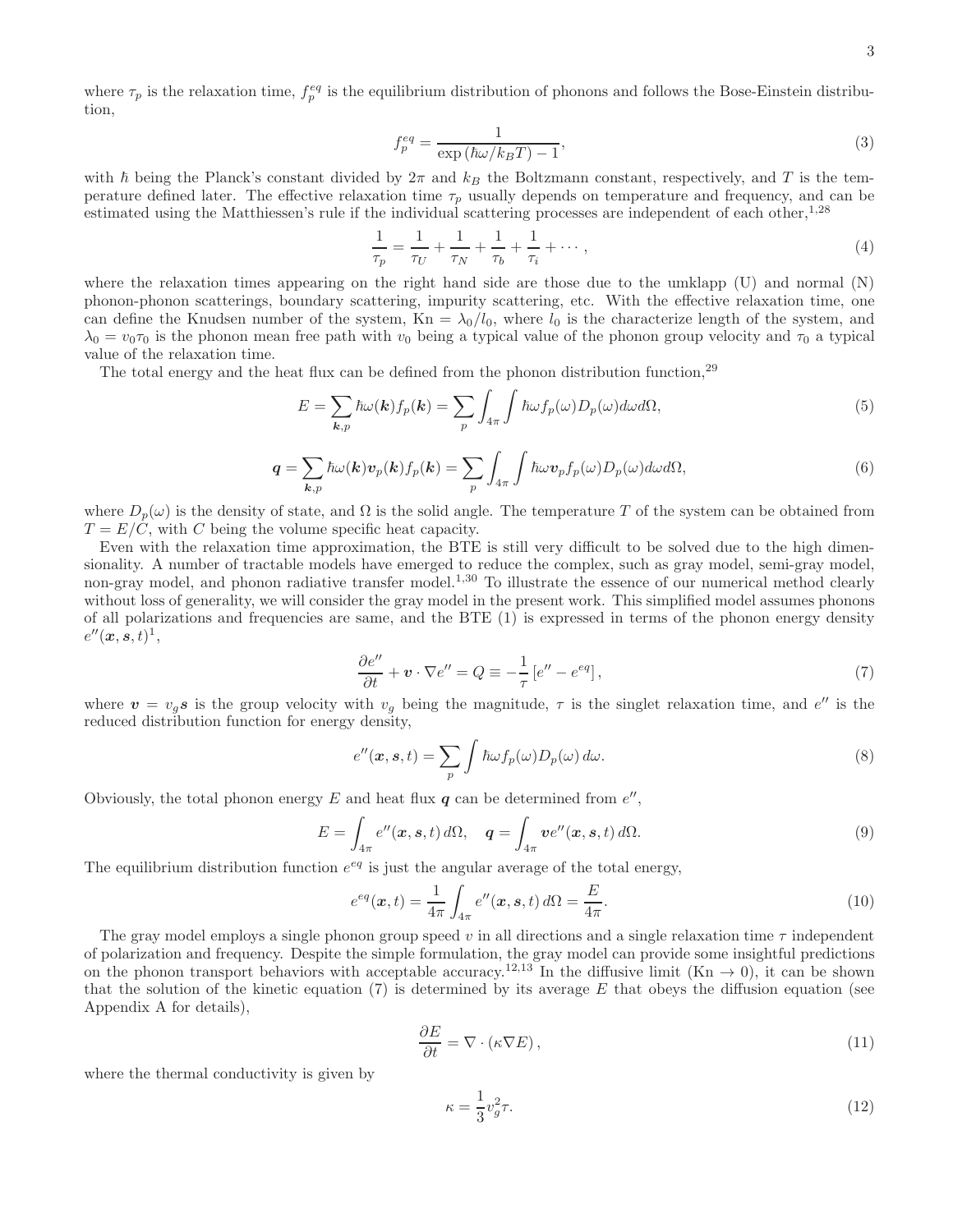# III. NUMERICAL SCHEME

#### A. Updating rule in finite-volume formulation

Now we present the construction of the discrete unified gas kinetic scheme (DUGKS) for phonon transport based on Eq. (7). First, the continuous solid angle domain  $\Omega$  is discretized into N discrete angles using the discrete-ordinates method (DOM) based on certain spherical quadratures, and correspondingly we obtain N discrete directions  $s_i$ . The accuracy of the quadrature employed is required to ensure the exact evaluation of the angular moments of the distribution function up to certain orders, such as

$$
\sum_{\alpha=1}^{N} w_{\alpha} e''(\mathbf{s}_{\alpha}) = \int_{4\pi} e''(\mathbf{s}) d\Omega = E,
$$
\n(13a)

$$
\sum_{\alpha=1}^{N} w_{\alpha} e^{eq}(\mathbf{s}_{\alpha}) = \int_{4\pi} e^{eq}(\mathbf{s}) d\Omega = E,
$$
\n(13b)

$$
\sum_{\alpha=1}^{N} w_{\alpha} \mathbf{v}_{\alpha} e''(s_{\alpha}) = \int_{4\pi} \mathbf{v} e''(s) d\Omega = \mathbf{q},\tag{13c}
$$

$$
\sum_{\alpha=1}^{N} w_{\alpha} \mathbf{v}_{\alpha} e^{eq}(s_{\alpha}) = \int_{4\pi} \mathbf{v} e^{eq}(s) d\Omega = 0,
$$
\n(13d)

$$
\sum_{\alpha=1}^{N} w_{\alpha} \mathbf{v}_{\alpha} \mathbf{v}_{\alpha} e^{eq}(s_{\alpha}) = \int_{4\pi} \mathbf{v} \mathbf{v} e^{eq}(\mathbf{s}) d\Omega = \frac{v_g^2}{3} E \mathbf{I},\tag{13e}
$$

where  $w_{\alpha}$  and  $s_{\alpha}$  are the weights and the discrete angles of the corresponding spherical quadrature,  $v_{\alpha} = v_{g} s_{\alpha}$  is the discrete group velocity, and  $\bm{I}$  is the second-order unit tensor. These requirements suggest that the weights and the discrete angles satisfies

$$
\sum w_{\alpha} = 4\pi, \quad \sum w_{\alpha} v_{\alpha} = 0, \quad \sum w_{\alpha} v_{\alpha} v_{\alpha} = \frac{4\pi}{3} I. \tag{14}
$$

With the discrete directions, the BTE (7) can then be expressed as

$$
\frac{\partial \phi_{\alpha}}{\partial t} + \mathbf{v}_{\alpha} \cdot \nabla \phi_{\alpha} = Q_{\alpha} \equiv -\frac{1}{\tau} \left( \phi_{\alpha} - \phi_{\alpha}^{eq} \right),\tag{15}
$$

for  $\alpha = 1, 2, \dots, N$ , where  $\phi_{\alpha}(\mathbf{x}, t) = e^{\prime\prime}(\mathbf{x}, s_{\alpha}, t)$  and  $\phi_{\alpha}^{eq}(\mathbf{x}, t) = e^{eq}(\mathbf{x}, s_{\alpha}, t)$ . The total energy density and heat flux are then evaluated from the discrete distribution function for the phonon energy,

$$
E = \sum_{\alpha=1}^{N} w_{\alpha} \phi_{\alpha}, \quad \mathbf{q} = \sum_{\alpha=1}^{N} w_{\alpha} \mathbf{v}_{\alpha} \phi_{\alpha}, \tag{16}
$$

The DUGKS method developed here is a finite-volume scheme for solving the BTE (15), in which the spatial domain is divided into a set of control volumes. A one-dimensional (1D) and two-dimensional (2D) diagrams are shown in Fig. 1 as an example. Integrating Eq. (15) in the volume  $V_j$  centered at  $x_j$  from time  $t_n$  to  $t_{n+1} = t_n + \Delta t$  leads to the following balance equation,

$$
\phi_{\alpha j}^{n+1} - \phi_{\alpha j}^{n} + \frac{\Delta t}{|V_j|} \mathbf{F}_{\alpha j}^{n+1/2} = \frac{\Delta t}{2} \left[ Q_{\alpha j}^{n+1} + Q_{\alpha j}^{n} \right],\tag{17}
$$

where we have used the trapezoidal quadrature for the time integration of the collision term, and the mid-point rule for the flux term.  $|V_j|$  is the volume of cell j. Here,

$$
F_{\alpha j}^{n+1/2} = \sum_{\boldsymbol{x}_b \in \mathcal{N}_j} (\boldsymbol{v}_\alpha \cdot \boldsymbol{n}_b) \phi_\alpha(\boldsymbol{x}_b, t_{n+1/2}) S(\boldsymbol{x}_b)
$$
(18)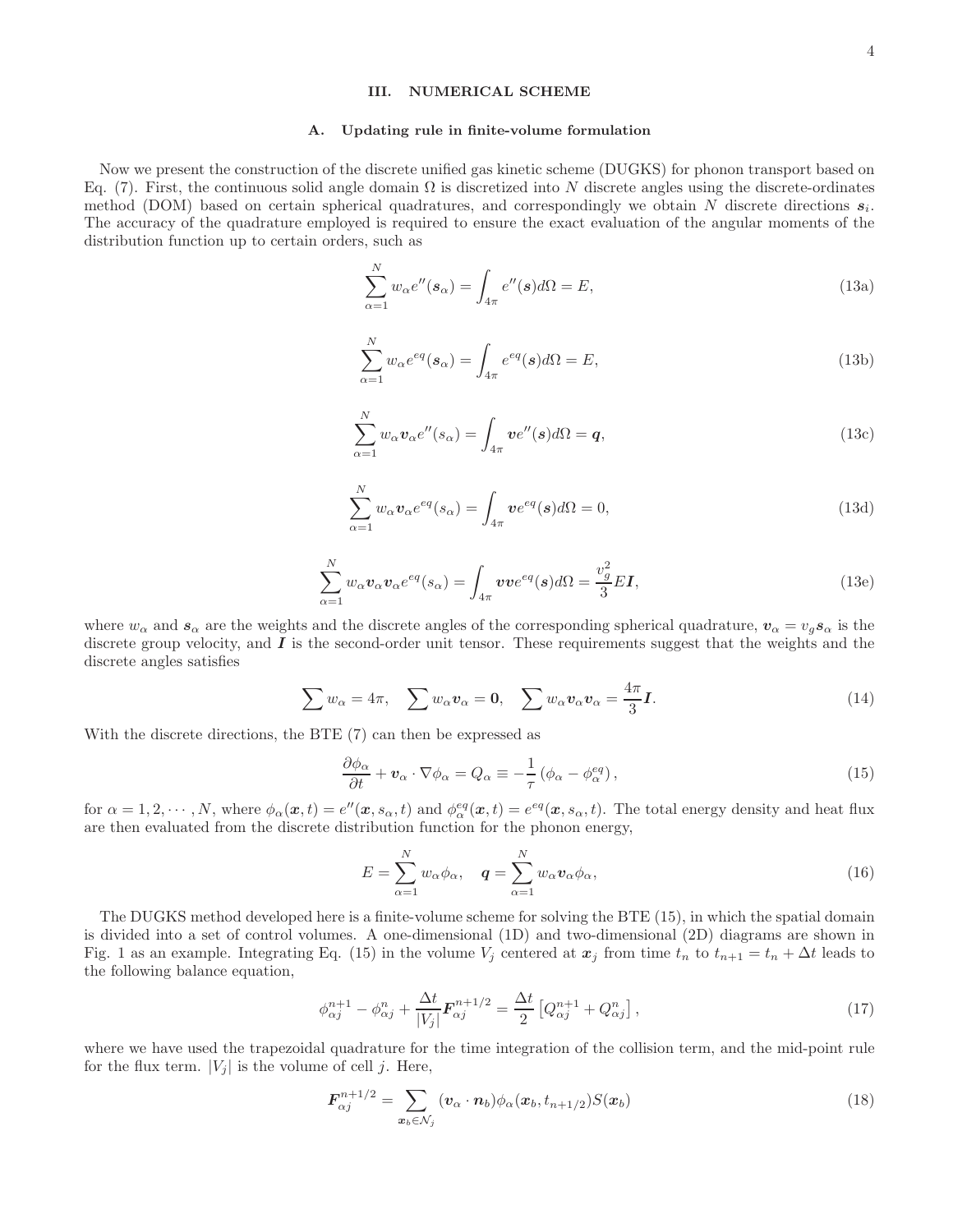5



FIG. 1. Schematic of a 1D (a) and 2D (b) cell geometry.

is the flux across the interfaces of cell j, where  $\mathcal{N}_j$  is the set consisting of the centers of cell interfaces,  $n_b$  is the outward unit normal vector at  $x_b$  of an interface, and  $S(x_b)$  is the corresponding interface area. In Eq. (17),  $\phi_{\alpha j}$  and  $Q_{\alpha j}$  are the cell-averaged values of the distribution function and collision term, respectively,

$$
\phi_{\alpha j} = \frac{1}{|V_j|} \int_{V_j} \phi_{\alpha}(\boldsymbol{x}, t) d\boldsymbol{x}, \quad Q_{\alpha j} = \frac{1}{|V_j|} \int_{V_j} Q_{\alpha}(\boldsymbol{x}, t) d\boldsymbol{x}.
$$
\n(19)

The scheme (17) is implicit due to the inclusion of  $Q_{\alpha}^{n+1}$  and the flux at half-time step  $\mathbf{F}_{\alpha}^{n+1/2}$ . Like in the original DUGKS for gas flows,<sup>23,24</sup> the implicitness of the collision term can be removed by introducing a new distribution function defined as

$$
\tilde{\phi}_{\alpha} = \phi_{\alpha} - \frac{\Delta t}{2} Q_{\alpha} = \frac{2\tau + \Delta t}{2\tau} \phi_{\alpha} - \frac{\Delta t}{2\tau} \phi_{\alpha}^{eq},\tag{20}
$$

or

$$
\phi_{\alpha} = \frac{2\tau}{2\tau + \Delta t} \tilde{\phi}_{\alpha} + \frac{\Delta t}{2\tau + \Delta t} \phi_{\alpha}^{eq}.
$$
\n(21)

Then Eq. (17) can be rewritten in terms of  $\tilde{\phi}_{\alpha}$  as

$$
\tilde{\phi}_{\alpha j}^{n+1} = \tilde{\phi}_{\alpha j}^{+,n} - \frac{\Delta t}{|V_j|} \mathbf{F}_{\alpha j}^{n+1/2},\tag{22}
$$

where

$$
\tilde{\phi}_{\alpha j}^{+} = \frac{2\tau - \Delta t}{2\tau + \Delta t} \tilde{\phi}_{\alpha j} + \frac{2\Delta t}{2\tau + \Delta t} \phi_{\alpha j}^{eq}.
$$
\n(23)

Note that the discrete scattering operator conserves energy, i.e,  $\sum w_{\alpha}Q_{\alpha} = 0$ , Therefore, we can track the evolution of  $\tilde{\phi}_\alpha$  instead of  $\phi_\alpha$ , and from the definition of  $\tilde{\phi}_\alpha$ , the energy and heat flux can be computed as

$$
E = \sum_{\alpha=1}^{N} w_{\alpha} \tilde{\phi}_{\alpha}, \quad \mathbf{q} = \frac{2\tau}{2\tau + \Delta t} \tilde{\mathbf{q}}, \quad \text{with} \quad \tilde{\mathbf{q}} = \sum_{\alpha=1}^{N} w_{\alpha} \mathbf{v}_{\alpha} \tilde{\phi}_{\alpha}, \tag{24}
$$

where we have made use the fact that  $\sum w_{\alpha} \mathbf{v}_{\alpha} \phi_{\alpha}^{eq} = \int_{4\pi} \mathbf{v} \phi^{eq} d\Omega = 0.$ 

# B. Flux evaluation based on discrete characteristic solution

Now we discuss how to evaluate the cell interface flux at the half time-step,  $F_{\alpha j}^{n+1/2}$ . To this end, we integrate Eq. (15) from  $t_n$  to  $t_n + h$  (here  $h = \Delta t/2$  is the half time step) along the characteristic line with the end point  $(x_b)$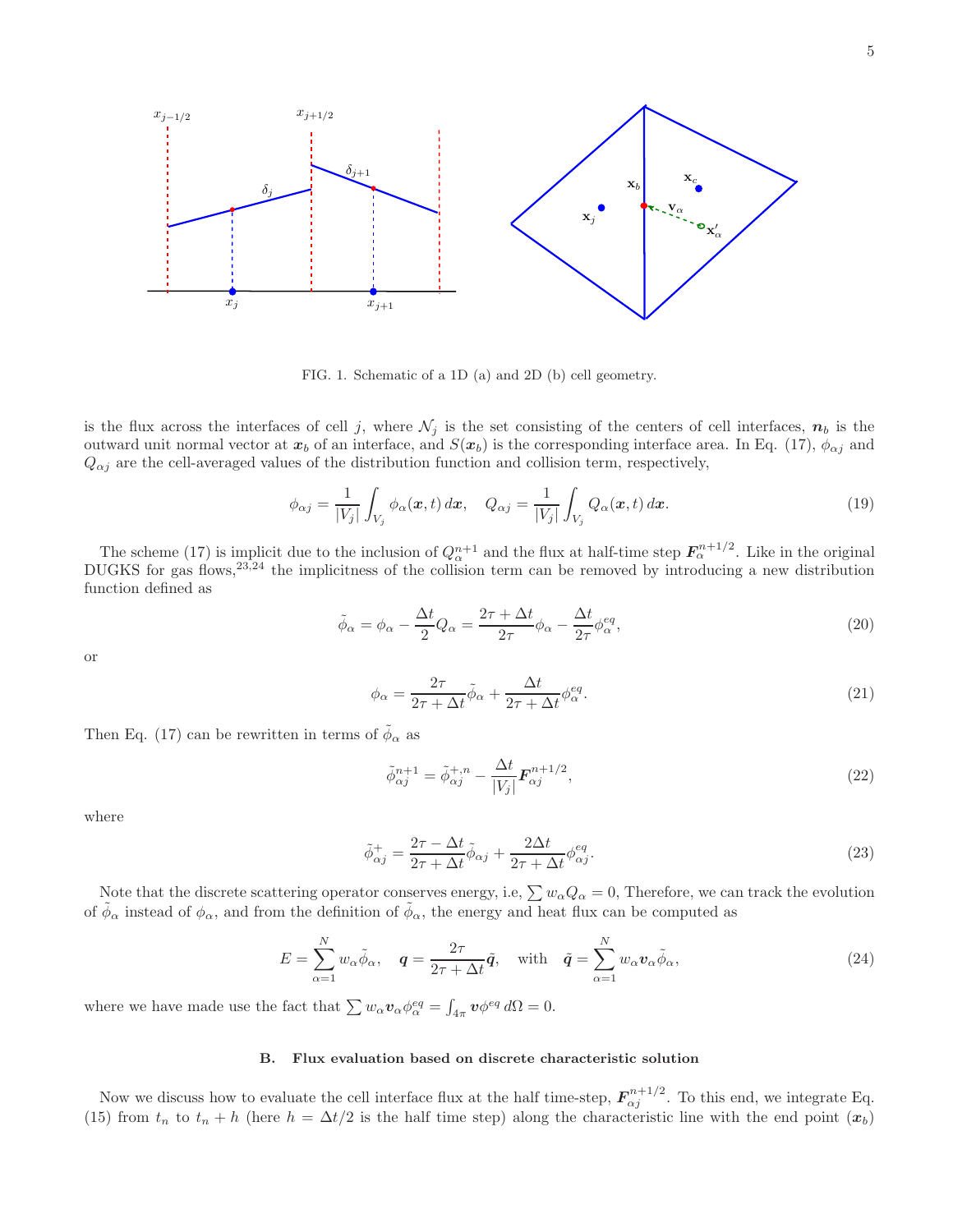locating at the center of the cell interface (see Fig. 1),

$$
\phi_{\alpha}\left(\boldsymbol{x}_{b},t_{n}+h\right)-\phi_{\alpha}\left(\boldsymbol{x}_{b}-\boldsymbol{v}_{\alpha}h,t_{n}\right)=\frac{h}{2}\left[Q_{\alpha}\left(\boldsymbol{x}_{b},t_{n}+h\right)+Q_{\alpha}\left(\boldsymbol{x}_{b}-\boldsymbol{v}_{\alpha}h,t_{n}\right)\right],\tag{25}
$$

where the trapezoidal rule is again used to evaluate the scattering term. The implicitness in this equation can be removed by introducing another auxiliary distribution function  $\bar{\phi}_{\alpha}$ ,

$$
\bar{\phi}_{\alpha} = \phi_{\alpha} - \frac{h}{2}Q_{\alpha} = \frac{2\tau + h}{2\tau}\phi_{\alpha} - \frac{h}{2\tau}\phi_{\alpha}^{eq},\tag{26}
$$

or

$$
\phi_{\alpha} = \frac{2\tau}{2\tau + h} \bar{\phi}_{\alpha} + \frac{h}{2\tau + h} \phi_{\alpha}^{eq}.
$$
\n(27)

Then we can obtain from Eq. (25) that

$$
\bar{\phi}_{\alpha}\left(\boldsymbol{x}_{b}, t_{n} + h\right) = \bar{\phi}_{\alpha}^{+}(\boldsymbol{x}_{b} - \boldsymbol{v}_{\alpha} h, t_{n}),\tag{28}
$$

with

$$
\bar{\phi}_{\alpha}^{+} = \frac{2\tau - h}{2\tau} \phi_{\alpha} + \frac{h}{2\tau} \phi_{\alpha}^{eq}.
$$
\n(29)

In order to determine  $\bar{\phi}^+_{\alpha}(\bm{x}_b-\bm{v}_{\alpha}h,\bm{s}_{\alpha},t_n)$ , we assume that the distribution function is a piecewise linear function in the cell at which  $x'_\alpha = x_b - v_\alpha h$  locates, say the cell centered at  $x_c$  (refer to Fig. 1). Then we can obtain that

$$
\bar{\phi}_{\alpha}^{+}(\boldsymbol{x}',t_{n}) = \bar{\phi}_{\alpha}^{+}(\boldsymbol{x}_{c},t_{n}) - (\boldsymbol{x}_{\alpha}' - \boldsymbol{x}_{c}) \cdot \boldsymbol{\delta}_{c} \bar{\phi}_{\alpha}^{+,\,n},\tag{30}
$$

where  $\delta_c \bar{\phi}^+_{\alpha}$  is the slope of the distribution function  $\bar{\phi}^+_{\alpha}$  in the cell centered at  $x_c$ , which can be constructed smoothly or using certain numerical limiters. For instance, in 1D case as sketched in Fig. 1, the slope in cell j can be determined by the central-difference,

$$
\delta_j \bar{\phi}_{\alpha j}^+ = \frac{x_{j+1} - x_j}{x_{j+1} - x_{j-1}} s_1 + \frac{x_j - x_{j-1}}{x_{j+1} - x_{j-1}} s_2,\tag{31}
$$

for smooth problems, or by the van Leer limiter<sup>33</sup>,

$$
\delta_j \bar{\phi}_{\alpha j}^+ = \left[ sgn(s_1) + sgn(s_2) \right] \frac{|s_1||s_2|}{|s_1| + |s_2|},\tag{32}
$$

for problems with discontinuities, where

$$
s_1 = \frac{\bar{\phi}_{\alpha,j}^+ - \bar{\phi}_{\alpha,j-1}^+}{x_j - x_{j-1}}, \quad s_2 = \frac{\bar{\phi}_{\alpha,j+1}^+ - \bar{\phi}_{\alpha,j}^+}{x_{j+1} - x_j}.
$$
\n
$$
(33)
$$

It can be seen that in smooth region where  $s_1 \approx s_2$ , the slopes determined by the two methods are similar. For multi-dimensional case, the slope in each direction can be determined as described above.

Based on Eqs. (28) and (30), we can obtain that

$$
\bar{\phi}_{\alpha}(\boldsymbol{x}_b, t_n + h) = \bar{\phi}_{\alpha}^+(\boldsymbol{x}_c, t_n) - (\boldsymbol{x}_{\alpha}' - \boldsymbol{c}_c) \cdot \boldsymbol{\delta}_c \bar{\phi}_{\alpha}^{+,n},
$$
\n(34)

from which we can obtain the energy at the cell interface,

$$
E(\boldsymbol{x}_b, t_n + h) = \sum_{\alpha} \bar{\phi}_{\alpha}(\boldsymbol{x}_b, t_n + h), \qquad (35)
$$

where we have again used the energy conservative property of the discrete scattering operator. Then the equilibrium distribution function  $\phi_\alpha^{eq}(x_b, t_n + h)$  can be obtained, and the original distribution function can be extracted from  $\bar{\phi}_{\alpha}(\boldsymbol{x}_b, t_n + h)$  according to Eq. (27),

$$
\phi_{\alpha}(\boldsymbol{x}_b, t_n + h) = \frac{2\tau}{2\tau + h} \bar{\phi}_{\alpha}(\boldsymbol{x}_b, t_n + h) + \frac{h}{2\tau + h} \phi_{\alpha}^{eq}(\boldsymbol{x}_b, t_n + h).
$$
\n(36)

With the known distribution function  $\phi_{\alpha}$  at cell interface at the half time step, the flux  $F_{\alpha j}^{n+1/2}$  can be evaluated according to Eq. (18), and the cell-averaged distribution functions  $\tilde{\phi}_{\alpha}$  at the new time  $t_{n+1}$  can be obtained according to Eq. (22).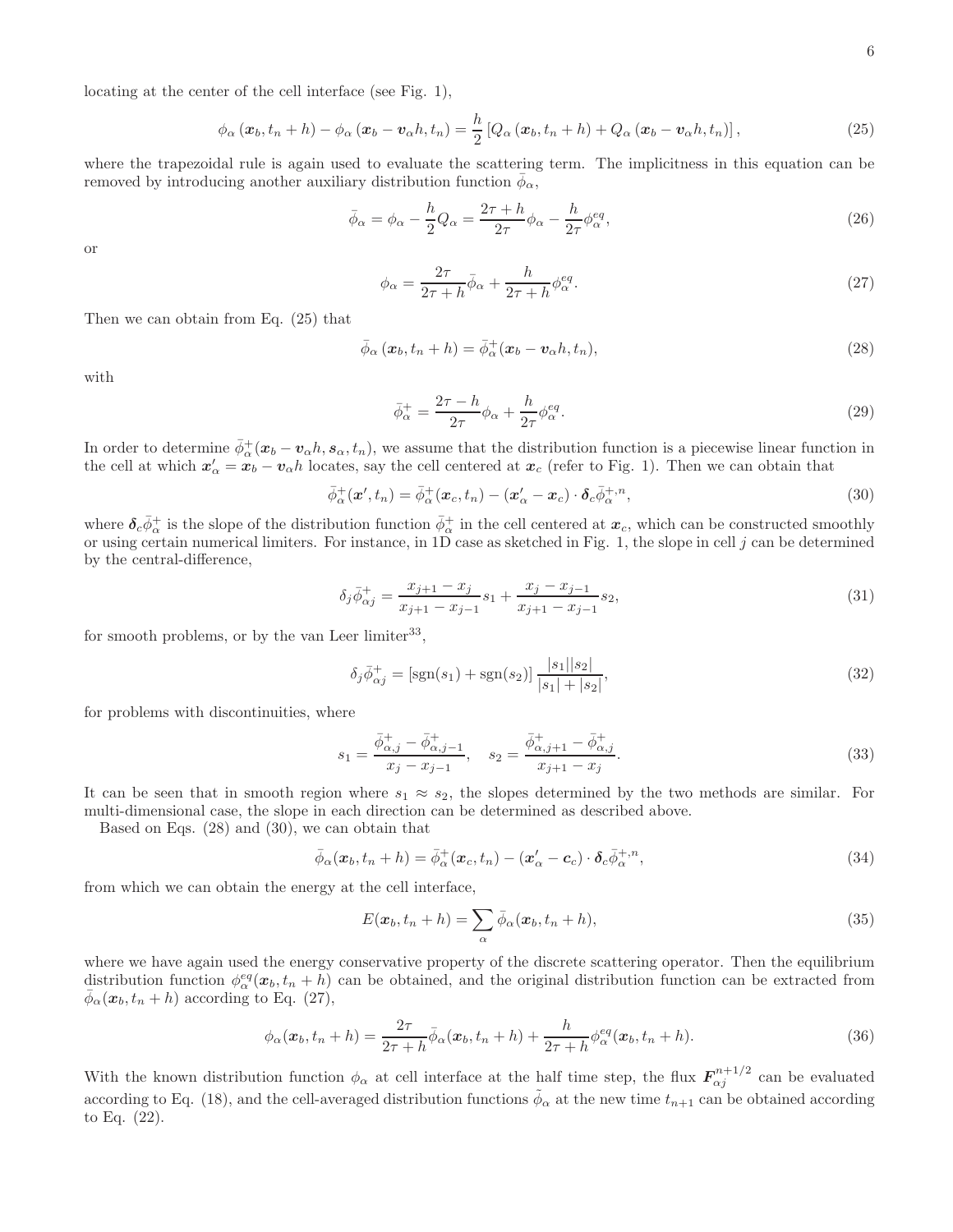# C. Algorithm

Summarizing the updating rule for the cell-averaged distribution functions and the interface flux, the DUGKS consists of the following two equations,

$$
\tilde{\phi}_{\alpha j}^{n+1} = \tilde{\phi}_{\alpha j}^{+,n} - \frac{\Delta t}{|V_j|} \sum_{\mathbf{x}_b \in \mathcal{N}_j} \mathbf{v}_\alpha \phi_\alpha^{n+1/2}(\mathbf{x}_b),\tag{37}
$$

$$
\phi_{\alpha}^{n+1/2}(\boldsymbol{x}_b) = \frac{2\tau}{2\tau + \Delta t/2} \left[ \bar{\phi}_{\alpha}^{+,n}(\boldsymbol{x}_c) + (\boldsymbol{x}_{\alpha}^{\prime} - \boldsymbol{x}_c) \cdot \boldsymbol{\delta}_c \bar{\phi}_{\alpha}^{+,n} \right] + \frac{\Delta t/2}{2\tau + \Delta t/2} \phi_{\alpha}^{eq, n+1/2}(\boldsymbol{x}_b),\tag{38}
$$

where

$$
\tilde{\phi}_{\alpha j}^{+,n} = \tilde{\phi}_{\alpha j}^{n} + \frac{2\Delta t}{2\tau + \Delta t} \left[ \phi_{\alpha j}^{eq,n} - \tilde{\phi}_{\alpha j}^{n} \right],\tag{39}
$$

$$
\bar{\phi}_{\alpha j}^{+,n} = \tilde{\phi}_{\alpha j}^{n} + \frac{3\Delta t/2}{2\tau + \Delta t} \left[ \phi_{\alpha j}^{eq,n} - \tilde{\phi}_{\alpha j}^{n} \right]. \tag{40}
$$

Note that we have made use of Eqs. (20) and (29) in the derivation of Eq. (40). In practical computations,  $\tilde{\phi}_{\alpha}^{+}$  can be calculated from  $\bar{\phi}^+_{\alpha}$ ,

$$
\tilde{\phi}_{\alpha}^{+} = \frac{4}{3}\bar{\phi}_{\alpha}^{+} - \frac{1}{3}\tilde{\phi}_{\alpha}.
$$
\n
$$
(41)
$$

The calculation procedure of the DUGKS at time step  $t_n$  can be listed as follows:

- (i) Flux evaluation:
	- Compute the auxiliary distribution functions  $\bar{\phi}_{\alpha j}^{+,n}$  according to Eq. (40) and its slope in each cell;
	- Compute the original cell interface distribution function  $\phi_{\alpha}^{n+1/2}(x_b)$  according to Eq. (38), where  $\phi_{\alpha}^{eq,n+1/2}$ is evaluated based on  $E^{n+1/2}$  given by Eq. (35).

(ii) Update of Cell-averaged distribution functions:

- Compute the auxiliary distribution functions  $\tilde{\phi}_{\alpha j}^{+,n}$  computed according to Eq. (41);
- Update the distribution functions  $\tilde{\phi}_{\alpha j}^{n+1}$  in all cells via Eq. (37).

# IV. ANALYSIS OF THE DUGKS

### A. Numerical diffusion

Artificial diffusion can significantly deteriorate the simulation accuracy of a numerical scheme for the BTE. We now analyze the numerical diffusion of the proposed DUGKS by analyzing the accuracy of the reconstructed cell-interface distribution functions. First it is noted that the exact solution of the BTE (15) at cell interface center  $x<sub>b</sub>$  can be written as

$$
\phi_{\alpha,e}^{n+1/2}(\boldsymbol{x}_b) = \phi_{\alpha}^n(\boldsymbol{x}_b - h\boldsymbol{v}_{\alpha}) + \int_0^h Q_{\alpha}(\boldsymbol{x}_b - (h - t')\boldsymbol{v}_{\alpha}, t^n + t')) dt'. \tag{42}
$$

The first and second terms on the right hand side represents the free transport and scattering processes, respectively. In the DUGKS, the trapezoidal rule is used to approximate the integral of the scattering term, and the approximation error in this term is  $O(h^3)$ ; For the first term on the right hand side, it is approximated by assuming the distribution function is a linear function in the cell, and the error is of order  $O(\Delta x^2)$ . Therefore, the overall accuracy of the reconstructed distribution function at a cell interface in DUGKS is  $O(\Delta x^2) + O(\Delta t^3)$ , and the numerical diffusion will also be of this order since the heat flux is the first-order angular moment of the reconstruction distribution function.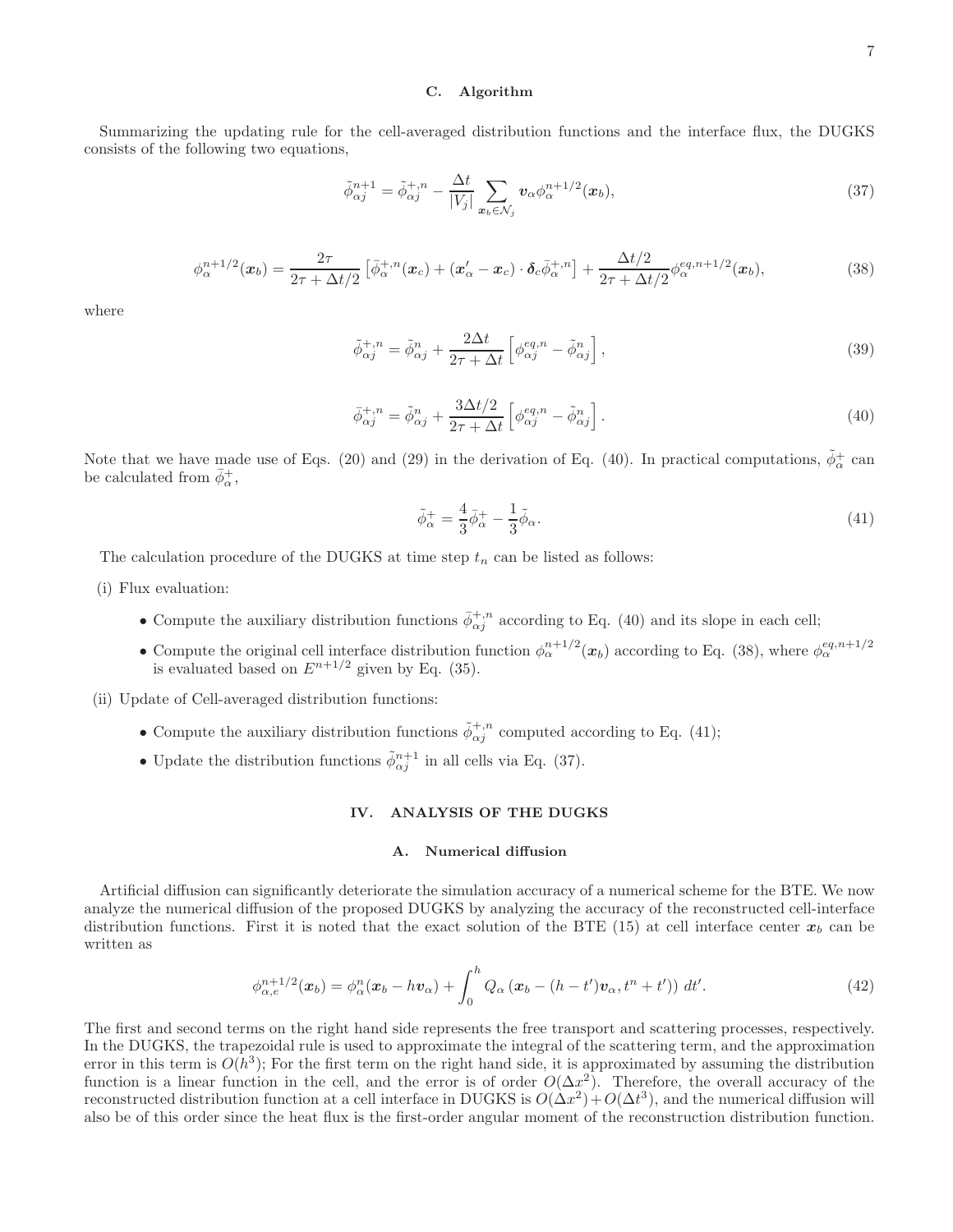Note that the scattering term in Eq. (42) itself is of order  $\Delta t$ , so if we neglect the scattering term totally (i.e. only the free flight process is considered), like the classical first-order upwind (step) scheme, second-order upwind or central interpolation (diamond) scheme, the overall accuracy of the reconstructed distribution function will be  $O(\Delta x^{n}) + O(\Delta t)$ , where the number *n* depends on the employed interpolation rule. Therefore, although the use of high-order interpolations can reduce numerical diffusion from spatial discretization, it is no help to reduce numerical diffusion from the scattering integration, which is of order  $O(\tau)$ . On the other hand, it is known from Eq. (12) that the physical diffusion coefficient is proportional to the relaxation time  $\tau$ . This suggests that in order to control the numerical diffusion to avoid false diffusion, it is required that  $\Delta t \ll \tau$ . For problems in near ballistic regime, this is not a problem since  $\tau$  is relatively large. However, for diffusive and near diffusive problems, this becomes a rather severe limitation. Therefore, for those explicit BTE solvers that use direct interpolations, the small time step is required not only by the numerical stability condition, but also by the accuracy requirement. This also explains why some implicit BTE solvers could produce large false diffusions even the computation is stable. On the other hand, the numerical diffusion from the discretization of the scattering term in present DUGKS is of order  $O(\Delta t^3)$ , which can release greatly the restriction on time step by the accuracy requirement.

#### B. Asymptotic preserving property

The Asymptotic preserving (AP) property is important for a kinetic scheme in modeling multiscale transport. A kinetic scheme is AP given that<sup>31,32</sup> (i) the time step  $\Delta t$  is not limited by the relaxation time  $\tau$  for any Knudsen number, and (ii) the scheme is consistent with the free transport kinetic equation as Kn  $\rightarrow \infty$ , and consistent with the continuum equation as  $Kn \to 0$ .

Regarding Point (i), as discussed in the above subsection, the restriction on the time step by accuracy requirement can be much released due to the coupling in the treatment of the scattering and transport processes. Furthermore, the implicitness in the treatment of the collision terms with the trapezoidal rule in both the evolution of the cell-center distribution function [Eq. (17)] and the reconstruction of the cell-interface distribution [Eq. (25)] suggests that the restriction on the time step by numerical stability due to the relaxation time  $\tau$  can be removed, too. Therefore, the constraint on the time step of DUGKS due to the free flight process can be ensured by the Courant-Friedrichs-Lewy (CFL) condition,

$$
\Delta t = \beta \frac{\Delta x_{min}}{v_g},\tag{43}
$$

where  $\Delta x_{min}$  is the minimum cell size and  $0 < \beta \leq 1$  is the CFL number.

To demonstrate Point (ii), we first rewrite Eq. (38) in terms of the original distribution function as

$$
\phi_{\alpha}^{n+1/2}(\boldsymbol{x}_{b}) = A(\tau, \Delta t) \left[ \phi_{\alpha}^{n}(\boldsymbol{x}_{c}) + (\boldsymbol{x}_{\alpha}^{\prime} - \boldsymbol{x}_{c}) \cdot \boldsymbol{\delta}_{c} \phi_{\alpha}^{n} \right] + B(\tau, \Delta t) \left[ \phi_{\alpha}^{eq, n}(\boldsymbol{x}_{c}) + (\boldsymbol{x}_{\alpha}^{\prime} - \boldsymbol{x}_{c}) \cdot \boldsymbol{\delta}_{c} \phi_{\alpha}^{eq, n} \right] + B(\tau, \Delta t) \phi_{\alpha}^{eq, n+1/2}(\boldsymbol{x}_{b}).
$$
\n(44)

where the two parameters  $A$  and  $B$  are

$$
A(\tau, \Delta t) = \frac{4\tau - \Delta t}{4\tau + \Delta t}, \quad B(\tau, \Delta t) = \frac{\Delta t}{4\tau + \Delta t}.
$$

Note that in the DUGKS the discrete distribution functions are assumed to be piecewise linear in each cell, and therefore Eq. (44) can also be expressed as

$$
\phi_{\alpha}^{n+1/2}(\boldsymbol{x}_{b}) = A(\tau, \Delta t) \left[ \phi_{\alpha}^{n,c}(\boldsymbol{x}_{b}) - \frac{\Delta t}{2} \boldsymbol{v}_{\alpha} \cdot \boldsymbol{\delta}_{c} \phi_{\alpha}^{n} \right] + B(\tau, \Delta t) \left[ \phi_{\alpha}^{eq, n}(\boldsymbol{x}_{b}) - \frac{\Delta t}{2} \boldsymbol{v}_{\alpha} \cdot \boldsymbol{\delta}_{c} \phi_{\alpha}^{eq, n} \right] + B(\tau, \Delta t) \phi_{\alpha}^{eq, n+1/2}(\boldsymbol{x}_{b}),
$$
(45)

where  $\phi_{\alpha}^{n,c}(\bm{x}_b) = \phi_{\alpha}^{n}(\bm{x}_c) + (\bm{x}_b - \bm{x}_c) \cdot \delta_c \phi_{\alpha}^{n}$  is the value of the distribution function at cell interface  $\bm{x}_b$  determined from cell  $x_c$ .

The AP property of the DUGKS depends on the parameters A and B. If we define the macroscopic diffusive length and time scales,  $l_0$  and  $t_0$ , respectively, such that  $\lambda_0/l_0 = \epsilon \sim$  Kn and  $\tau_0/t_0 = \epsilon^2$ , the parameters A and B can the be expressed as

$$
A(\tau, \Delta t) = \frac{4\epsilon^2 \tau' - \Delta t'}{4\epsilon^2 \tau' + \Delta t'}, \quad B(\tau, \Delta t) = \frac{\Delta t'}{4\epsilon^2 \tau' + \Delta t},
$$
\n(46)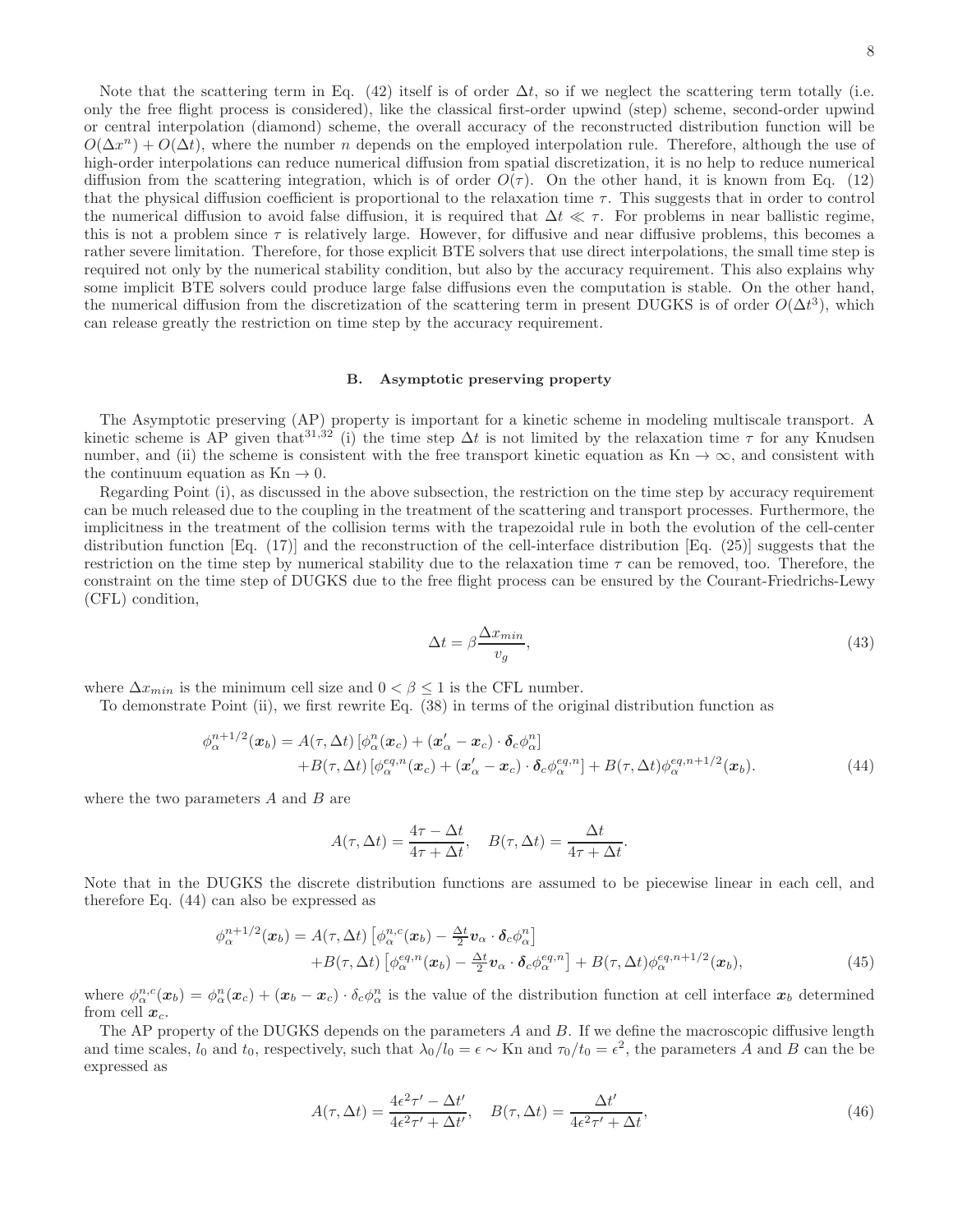where  $\tau' = \tau/\tau_0$  and  $\Delta t' = \Delta t/t_0$  are the dimensionless relaxation time and time step, respectively. In the ballistic limit ( $\epsilon \to \infty$ ), we can obtain that  $A = 1$  and  $B = 0$ , and thus

$$
\phi_{\alpha}(\boldsymbol{x}_b) = \phi_{\alpha}^{n,c}(\boldsymbol{x}_b) - \frac{\Delta t}{2} \boldsymbol{v}_{\alpha} \cdot \boldsymbol{\delta}_c \phi_{\alpha}^n = \phi_{\alpha}(\boldsymbol{x}_b - \boldsymbol{v}_{\alpha} \Delta t/2),
$$

which is just a solution of the free transport kinetic equation. Specifically, in the 1D case as sketched in Fig. 1, the reconstructed interface distribution function is

$$
\phi_{\alpha,j+1/2}^{n+1/2} = \left[\phi_{\alpha,j+1/2}^{n,L} - \frac{1}{2}v_{\alpha}\Delta t \delta_j \phi_{\alpha}^n\right]H(v_{\alpha}) + \left[\phi_{\alpha,j+1/2}^{n,R} - \frac{1}{2}v_{\alpha}\Delta t \delta_{j+1} \phi_{\alpha}^n\right]\bar{H}(v_{\alpha})\tag{47}
$$

where  $\phi_{j+1/2}^L$  and  $\phi_{j+1/2}^R$  are the left and right values of the distribution functions at cell interface  $j+1/2$ , respectively, H is the Heaviside function,  $H(x) = 1$  if  $x > 0$ , and 0 otherwise, while  $\bar{H} = 1 - H$ . Therefore, the DUGKS Eq. (37) can be expressed explicitly as (note that  $\tilde{\phi}_{\alpha} = \tilde{\phi}_{\alpha}^{+} = \phi_{\alpha}$  in this limit)

$$
\frac{\phi_{\alpha,j}^{n+1} - \phi_{\alpha,j}^n}{\Delta t} + \frac{v_{\alpha}}{\Delta x_j} \left\{ H(v_{\alpha}) \left[ \phi_{\alpha,j+1/2}^{n,L} - \phi_{\alpha,j-1/2}^{n,L} \right] + \bar{H}(v_{\alpha}) \left[ \phi_{\alpha,j+1/2}^{n,R} - \phi_{\alpha,j+1/2}^{n,R} \right] \right\} \n- \frac{v_{\alpha}^2 \Delta t}{2 \Delta x_j} \left\{ H(v_{\alpha}) \left[ \delta_j \phi_{\alpha}^n - \delta_{j-1} \phi_{\alpha}^n \right] + \bar{H}(v_{\alpha}) \left[ \delta_{j+1} \phi_{\alpha}^n - \delta_j \phi_{\alpha}^n \right] \right\} = 0,
$$
\n(48)

which is a consistent finite-volume scheme of Lax-Wendroff type for the kinetic equation without scattering. This result suggests that the DUGKS is AP in the ballistic limit.

Now we discuss the AP property of the DUGKS in the diffusive limit ( $\epsilon \to 0$ ). Under this limit, the distribution function can be approximated as (see Appendix A),

$$
\phi_{\alpha} = \phi_{\alpha}^{eq} - \tau \mathbf{v}_{\alpha} \cdot \nabla \phi \approx \phi_{\alpha}^{eq} - \tau \mathbf{v}_{\alpha} \cdot \delta_{c} \phi.
$$
\n(49)

Substituting this approximation into Eq. (45) we can obtain that

$$
\phi_{\alpha}^{n+1/2}(\boldsymbol{x}_{b}) = (1 - B)\phi_{\alpha}^{eq,n,c}(\boldsymbol{x}_{b}) - \tau \boldsymbol{v}_{\alpha} \cdot \boldsymbol{\delta}_{c} \phi_{\alpha}^{eq,n,c} + B\phi_{\alpha}^{eq,n+1/2}(\boldsymbol{x}_{b}) + O(\tau \Delta t) \n= (1 - B)\phi_{\alpha}^{eq,n}(\boldsymbol{x}_{b}) - \tau \boldsymbol{v}_{\alpha} \cdot \boldsymbol{\delta} \phi_{\alpha}^{eq,n} + B\phi_{\alpha}^{eq,n+1/2}(\boldsymbol{x}_{b}),
$$
\n(50)

where we have assumed that in diffusive limit the distribution function is smooth across cell interfaces, i.e.,  $\phi_\alpha^{eq,n,c}$  $\phi_{\alpha}^{eq,n}$  and  $\delta_c \phi = \delta \phi$ . On the other hand, based on the properties of the angular quadrature given by Eq. (14), we have

$$
\sum_{\alpha} w_{\alpha} v_{\alpha} \phi_{\alpha}^{eq} = \mathbf{0}, \quad \sum_{\alpha} w_{\alpha} v_{\alpha} v_{\alpha} \phi_{\alpha}^{eq} = \frac{v_g^2}{3} E \mathbf{I}.
$$
\n(51)

Therefore, the macroscopic flux across the cell interface  $x_b$  can be obtained,

$$
\mathcal{F}(\boldsymbol{x}_b) = \sum_{\alpha} w_{\alpha} \boldsymbol{v}_{\alpha} \phi_{\alpha}^{n+1/2}(\boldsymbol{x}_b) = -\frac{1}{3} \tau v_g^2 \boldsymbol{\delta} E^n(\boldsymbol{x}_b) = -\kappa \boldsymbol{\delta} E^n(\boldsymbol{x}_b).
$$
\n(52)

Then by taking the zeroth angular moment of Eq. (37) we can obtain that

$$
\frac{E_j^{n+1} - E_j^n}{\Delta t} - \frac{1}{|V_j|} \sum_{\mathbf{x}_b \in \mathcal{N}_j} \kappa \delta E^n(\mathbf{x}_b) = 0.
$$
\n(53)

Specifically, for the 1D case, the above equation becomes

$$
\frac{E_j^{n+1} - E_j^n}{\Delta t} - \frac{1}{\Delta x_j} \kappa [\delta E_{j+1/2}^n - \delta E_{j-1/2}^n] = 0,
$$
\n(54)

which is just an explicit solver for the diffusion equation (11), suggesting that the DUGKS is also AP in the diffusive limit.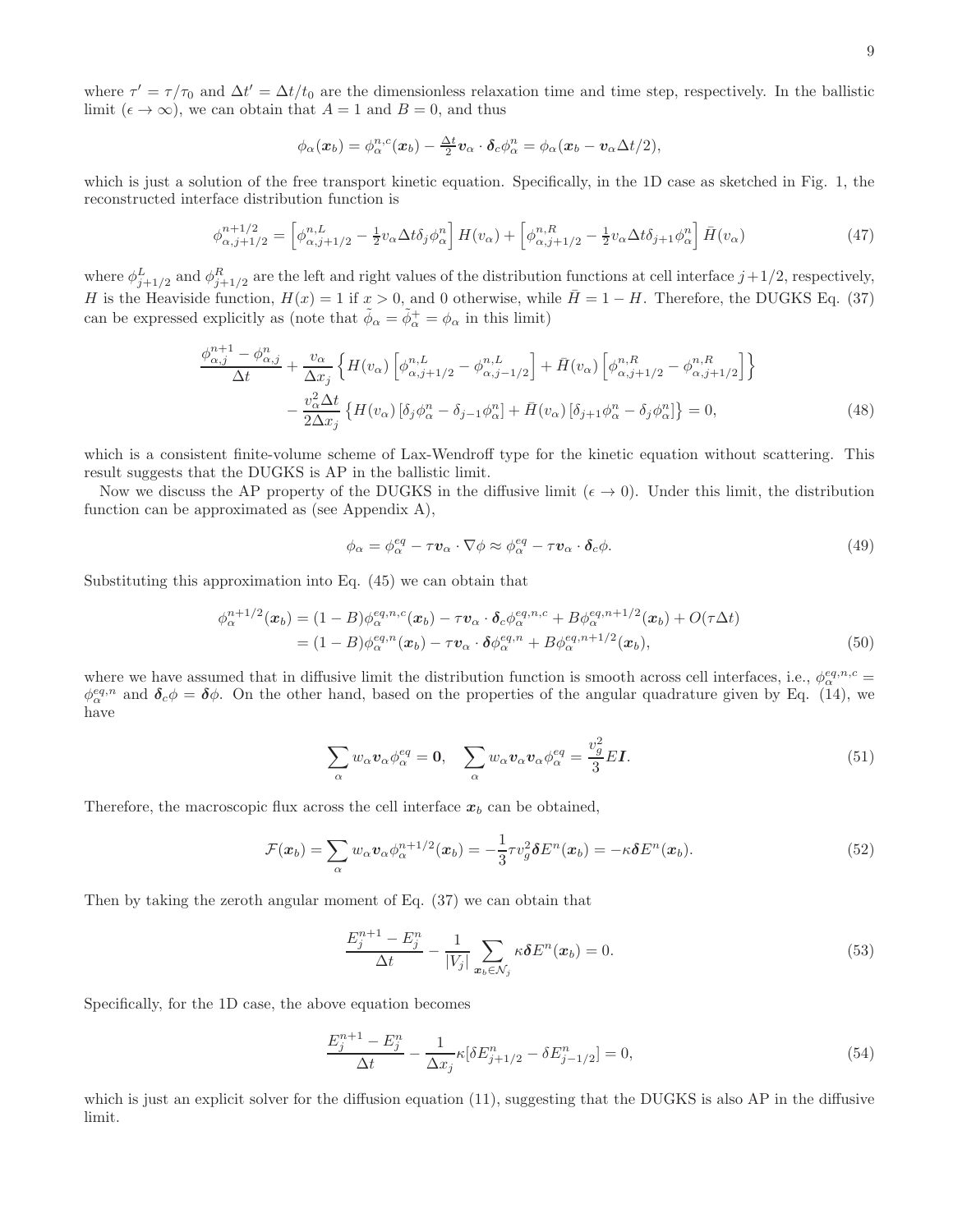# V. BOUNDARY CONDITIONS

Generally three types of boundary conditions are used to describe the interactions between phonons and material boundaries,  $34,35$  namely, specular reflection, thermalization, and diffusive reflection. The specular reflection is similar to that in classical gas kinetic theory. It assumes that a phonon is just reflected back to the domain with a reflection angle equal and opposite to the incident one after it hits the surface, such that the phonon energy density for directions  $s_{\alpha}$  entering the domain is given by

$$
\phi_{\alpha} = \phi_{\alpha'}, \quad s_{\alpha} n > 0, \tag{55}
$$

where  $s_{\alpha'} = s_{\alpha} - 2(s_{\alpha} \cdot n)n$ , with n the outward unit normal vector to the wall pointing into the domain. Therefore, for the specular reflection, the phonon energy is conserved and there is no energy transfer across the boundary.

In thermalization boundary condition, a phonon is absorbed as it strikes the boundary, and a new phonon in thermal equilibrium with boundary temperature is emitted into the domain. Therefore, the reflected phonon can be expressed as

$$
\phi_{\alpha} = \phi_{\alpha}^{eq}(T_s),\tag{56}
$$

where  $T_s$  is the temperature at the surface. Since  $\tilde{\phi}_{\alpha}$  and  $\bar{\phi}_{\alpha}$  are linear combinations of  $\phi_{\alpha}$  and  $\phi_{\alpha}^{eq}$ , the thermalization boundary condition in the DUGKS can also be expressed as

$$
\tilde{\phi}_{\alpha} = \tilde{\phi}_{\alpha}^{eq}(T_s), \quad \bar{\phi}_{\alpha} = \bar{\phi}_{\alpha}^{eq}(T_s). \tag{57}
$$

It can be seen that the thermalization boundary condition for phonon transport is very similar to the Maxwell diffuse scattering in the classical gas kinetic theory, which assumes the distribution function of reflected particles follows a Maxwellian one with the wall temperature and velocity. It is obvious that thermalization boundary condition allows for energy transfer across the surface.

In the diffusive reflection boundary condition, which should not be confused with the Maxwell diffuse scattering in gas kinetic theory, the phonons hitting the surface are reflected with equal probability along all possible angles, namely,

$$
f(\mathbf{s}) = \left[ \int_{\mathbf{s}' \cdot \mathbf{n} < 0} (\mathbf{s}' \cdot \mathbf{n}) \, d\Omega \right]^{-1} \int_{\mathbf{s}' \cdot \mathbf{n} < 0} (\mathbf{s}' \cdot \mathbf{n}) f(\mathbf{s}') \, d\Omega,\tag{58}
$$

or in terms of the discrete phonon energy distribution function,

$$
\phi_{\alpha} = \left[ \sum_{\mathbf{s}_{\beta} \cdot \mathbf{n} < 0} w_{\beta}(\mathbf{s}_{\beta} \cdot \mathbf{n}) \right]^{-1} \sum_{\mathbf{s}_{\beta} \cdot \mathbf{n} < 0} w_{\beta}(\mathbf{s}_{\beta} \cdot \mathbf{n}) \phi_{\beta}.
$$
\n
$$
(59)
$$

Since the phonons hitting the surface are all reflected back to the domain, the total energy in the diffusive reflection boundary condition is conserved and no heat transfer occurs across the boundary.

# VI. NUMERICAL TESTS

In this section we will apply the DUGKS to several heat transfer problems with different Knudsen numbers to test its performance. In the simulations, the CFL number is fixed at 0.9 unless stated otherwise. The van Leer limiter is employed to determine the slope  $\delta_c \phi_{j,\alpha}^+$  in each cell for problems as described in Subsec. III B. The local coordinate system used in the simulations is shown in Fig. 2, where  $\theta \in [0, \pi]$  and  $\phi \in [0, 2\pi]$  are the polar and azimuthal angles.

# A. Heat Conduction Across a Film

First we consider a dielectric film of thickness L, the temperatures of the two boundaries located at  $x = 0$  and  $x<sub>L</sub>$ maintain at  $T_0$  and  $T_L$ , respectively. The problem is 1D and the energy distribution function  $e''$  depends on spacial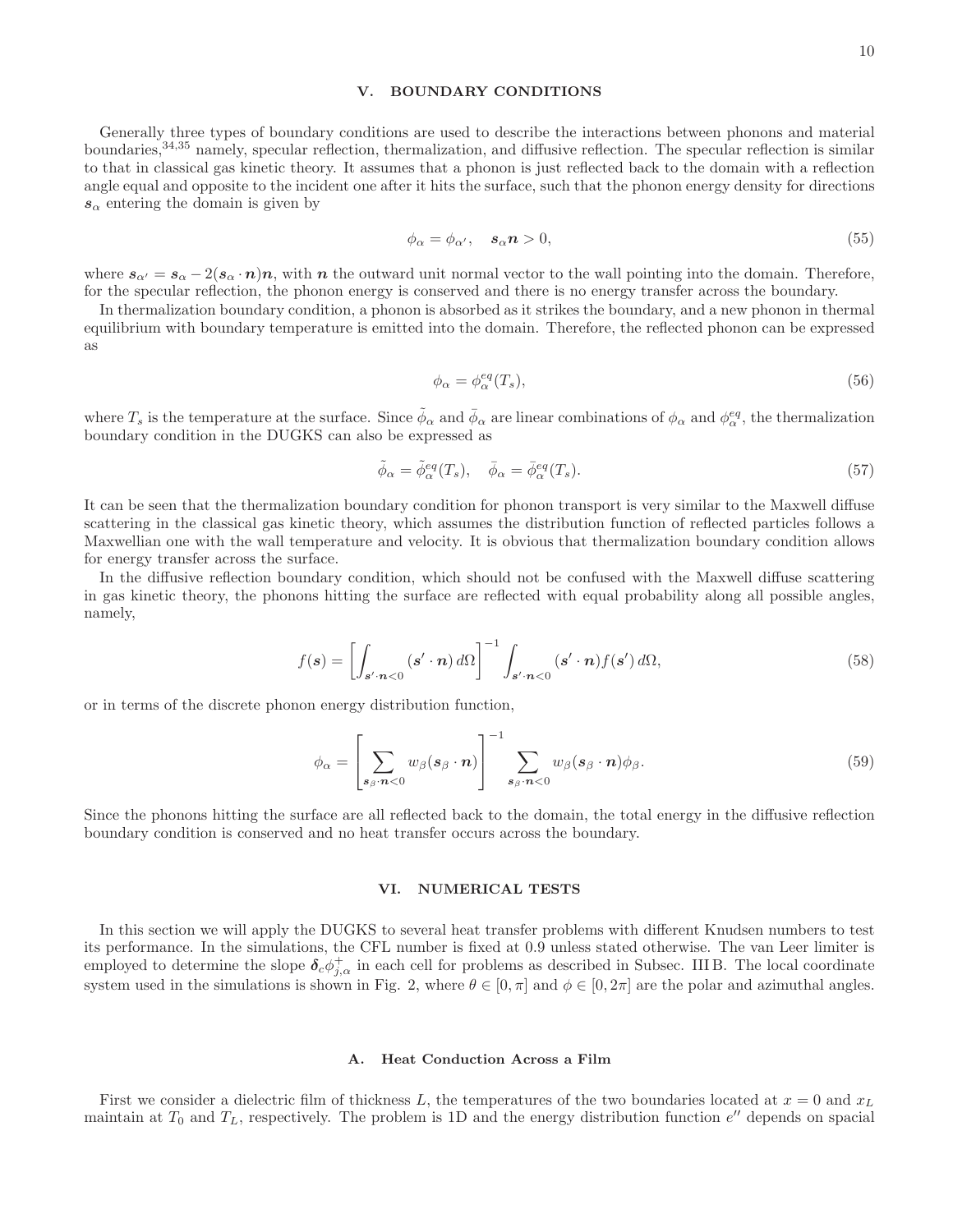

FIG. 2. Local coordinate system.

variable x and angular variable  $s_x = \mu = \cos \theta$  only, such that we can define a reduced distribution function  $e''(x, \mu)$ by integrating  $e''(s)$  with respect to  $\varphi$ ,

$$
e''(x,\mu) = \int_0^{2\pi} e''(x,\mu,\sin\theta\cos\varphi,\sin\theta\sin\varphi)\,d\varphi,\tag{60}
$$

and the BTE for the phonon energy density at steady state becomes

$$
\mu \frac{\partial e^{\prime \prime}}{\partial x} = -\frac{1}{\lambda} \left[ e^{\prime \prime} - e^{eq} \right],\tag{61}
$$

where  $e^{eq}(x) = E(x)/2$  is the reduced equilibrium distribution for energy density. With the thermalizing boundary conditions at the two surfaces, the solution of this problem can be expressed as,<sup>3</sup>

$$
E^*(x^*) = \frac{1}{2} \left[ E_2(x^*) + \int_0^{\xi} E^*(x') E_1(|x^* - x'|) dx' \right],\tag{62}
$$

where  $x^* = x/\lambda$  is the nondimensional position,  $E^* = (E - E_0)/(E_L - E_0)$  is the nondimensional energy with  $E_0 = CT_0$  and  $E_L = CT_L$ ,  $\xi = L/\lambda = 1/\text{Kn}$  is the acoustic thickness, and  $E_n(x) = \int_0^1 t^{n-2} \exp(-x/t) dt$  is the exponential integral function. The dimensionless heat flux can be expressed as

$$
q^* = \frac{1}{v_g(E_0 - E_L)} \int_0^L v_g \mu e''(x, \mu) d\mu = 1 - 2 \int_0^{\xi} E^*(x') E_2(x') dx', \tag{63}
$$

which is a constant across the domain. The two integration equations (62) and (63) can be solved numerically to give an "numerical exact" solutions.<sup>3</sup> Here we use 4000 points such that the solutions are mesh independent.

The DUGKS is applied to this 1D problem at various Knudsen numbers, and in the simulations the Gauss-Legendre quadrature with  $N_{\mu} = 100$  points is employed to evaluate the angular moments with respect to the directional cosine  $\mu$ , i.e.

$$
E(x) = \int_{-1}^{1} e''(x,\mu) d\mu = \sum_{\alpha=1}^{N_{\mu}} w_{\alpha} \phi_{\alpha}(x), \quad q(x) = \int_{-1}^{1} v_{g} \mu e''(x) d\mu = \sum_{\alpha=1}^{N_{\mu}} w_{\alpha} v_{g} \mu_{\alpha} \phi_{\alpha}(x).
$$
 (64)

It should be noted that here we choose  $N_{\mu} = 100$  such that the moments can be evaluated accurately for all of the Knudsen numbers considered. Actually, a quadrature with much less angular points can be employed as  $Kn \leq 1$ , say  $N_{\mu} = 16.$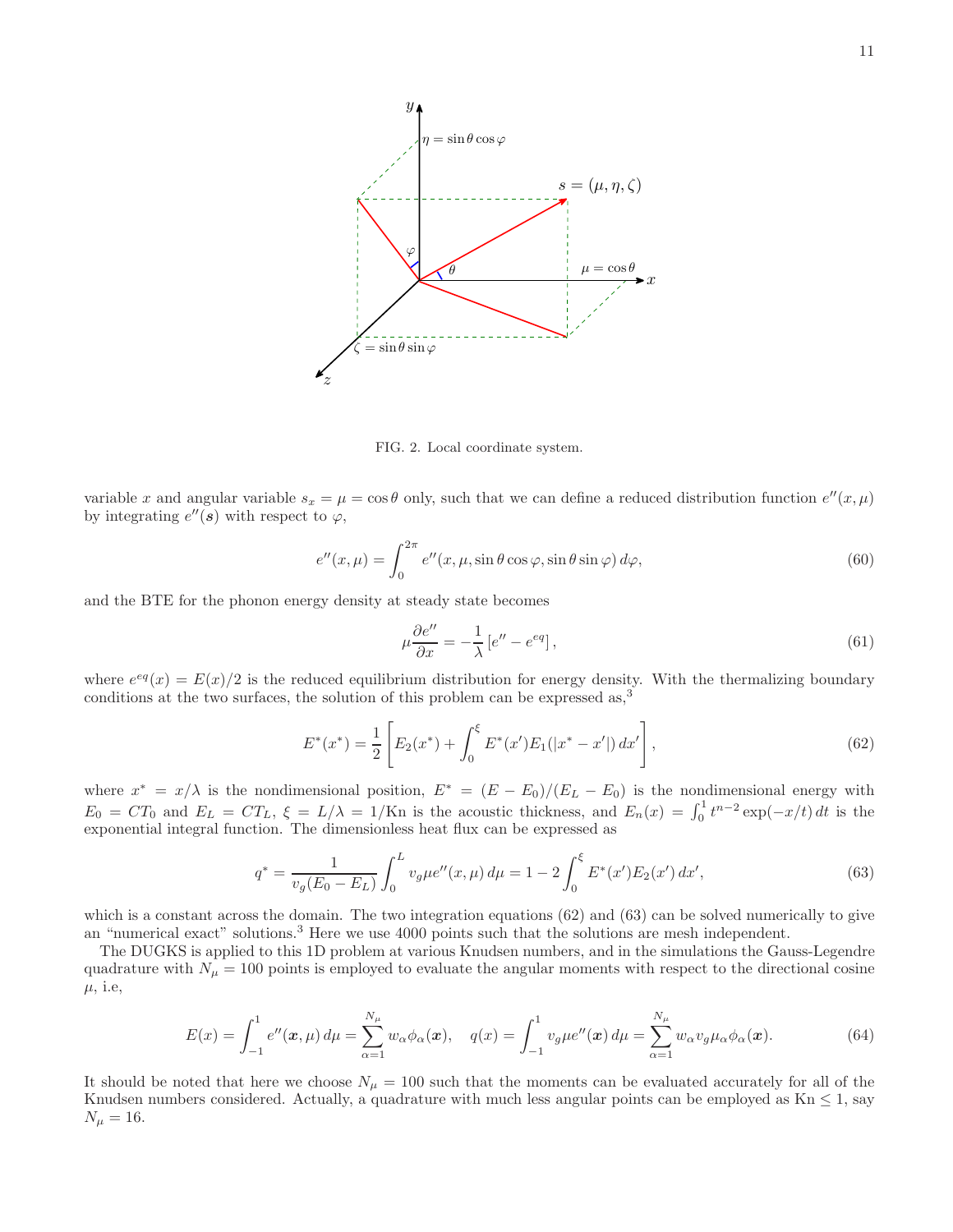

FIG. 3. Dimensionless energy and heat flux across a film.



FIG. 4. Dimensionless energy from the step method across a film.

The dimensionless energy  $E^*$  heat flux  $q^*$  with mesh resolutions of  $N = 10$  and 200 are shown in Fig. 3. It can be observed that the DUGKS results agree well with the analytical solutions even with the coarse mesh, suggesting that the present scheme exhibits low numerical diffusion and is insensitive to mesh resolutions. The results also show the uniform stable property of the present DUGKS in the sense that the time step is solely determined by the CFL condition and is independent of the relaxation time. In other words, the time step  $\Delta t$  (or cell size  $\Delta x$ ) is not required to be smaller than the relaxation time  $\tau$  (or mean free path  $\lambda$ ). Actually, with the coarse mesh  $(N = 10)$ , the value of  $\Delta x/\lambda = 1/(N \text{Kn})$  ranges from 0.001 to 100 as Kn changes from  $10^{-3}$  to  $10^{2}$ , and  $\Delta t/\tau$  ranges from  $9 \times 10^{-4}$  to 90.

For comparison, we also applied the implicit finite-difference method with step (upwind) discretization of the convection term of Eq. (15), which is widely used for solving the phonon  $BTE$ ,  $12,34,36$  to the present problem. The profiles of the dimensionless energy  $E^*$  at various Kn are shown in Fig. 4. It can be observed with the fine mesh of  $N = 200$ , the results agree well with the analytical solutions as Kn changes from 0.01 to 10. This is reasonable since  $\Delta x/\lambda \leq 0.5$  in all of the considered cases, and the numerical diffusion, which is proportional to  $\Delta x$ , is less than the physical one with this mesh resolution. On the other hand, with the coarse mesh, clear deviations from the analytical solutions can be observed as  $Kn = 0.01$  and 0.2.

#### B. Heat relaxation of transient thermal grating

The transient thermal grating (TTG) is a technique for measuring thermal conductivity and phonon mean free path of a material.<sup>37–40</sup> Here we considered the thermal relaxation process of a 1D TTG,<sup>39</sup> where initially two crossed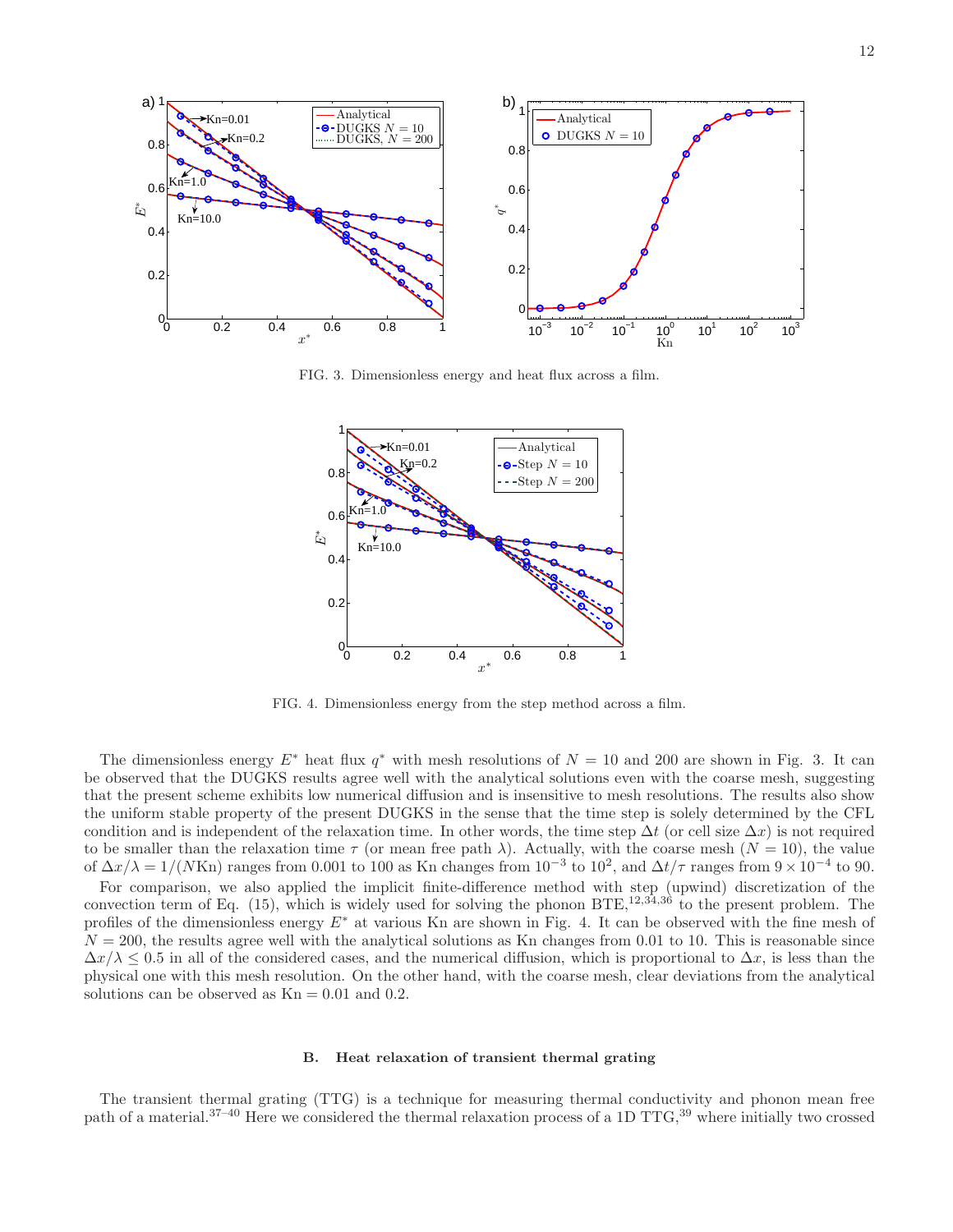

FIG. 5. Decaying of the dimensionless amplitude of temperature variation  $\hat{A} = A/A_0$  against dimensionless time  $t^* = t/\tau$  at different Knudsen numbers  $\xi = 2\pi$ Kn. (a) Finite values of  $\xi$ ; (b) Diffusive limit; (c) Ballistic limit.

laser pulses are imposed to produce a spatially sinusoidal temperature variation in the medium,

$$
T(x,0) = T_b + A_0 \cos(\theta x),\tag{65}
$$

where  $T_b$  is the background temperature,  $A_0$  is the amplitude of the temperature variation, and  $\theta = 2\pi/l$  is the wave number with l being the grating period. As the strength of the pulse is weak, the BTE can be linearized, and the temperature deviation from the background temperature,  $\Delta T = T - T_b$ , can be approximated as  $\Delta T(x, t) =$  $A(t)\cos(\theta x)$ , where the amplitude A can be obtained analytically,<sup>39</sup>

$$
\hat{A}(t^*) = \operatorname{sinc}(\xi t^*) e^{-t^*} + \int_0^{t^*} \hat{A}(t') \operatorname{sinc}[\xi(t'-t^*)] e^{(t'-t^*)} dt',\tag{66}
$$

with  $\hat{A} = A/A_0$  and  $t^* = t/\tau$ , and  $\xi = 2\pi$ Kn is the rarefaction parameter with the Knudsen number defined as  $Kn = v_g \tau / l$ . Equation (66) is a second kind Volterra integral equation and can be solved using standard numerical techniques.<sup>41</sup> In the diffusive limit ( $\xi \to 0$ ), it can be shown that

$$
\hat{A}(t^*) = e^{-\gamma t^*},\tag{67}
$$

where  $\gamma = \xi^2/3$ ; while in the ballistic limit  $(\xi \to \infty)$ , we have  $\hat{A}(t^*) = \text{sinc}(\xi t^*)$ , which shows strong oscillations.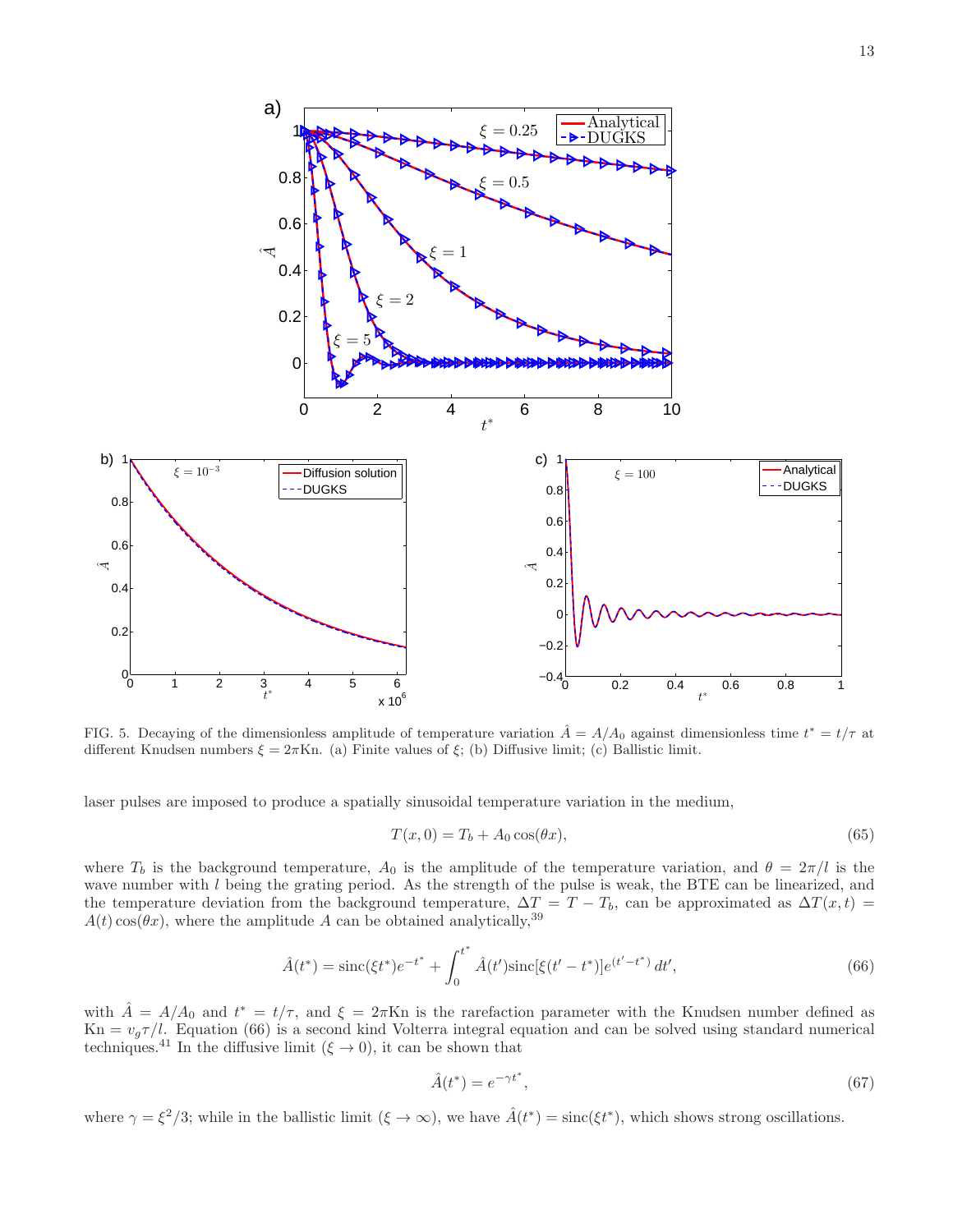

FIG. 6. Normalized temperature profile along the vertical centerline at different Knudsen numbers. Reference data are taken from Refs. [13] and [42]

We simulate the thermal relaxation process of the 1D TTG at different Knudsen numbers. The length of the computation domain is taken to be  $L = 2l$ , and a uniform grid of 100 points (i.e., 50 points in one grating period) is used for all cases. The directional cosine space  $-1 \leq \mu \leq 1$  is discretized using the Gauss-Legendre quadrature with  $N_{\mu} = 100$  points. Periodic boundary conditions are applied to the left  $(x = 0)$  and right  $(x = L)$  boundaries. In Fig. 5 the time histories of the amplitude of the temperature variation are shown for different values of  $\xi$ . It can be seen that the numerical results of the DUGKS are in excellent agreement with the analytical solutions for different Knudsen numbers, ranging from diffusive limit to ballistic limit. The results again confirm the asymptotic preserving properties of the present DUGKS method for modeling multiscale heat transfer.

#### C. Heat transfer in a 2D square domain

In the above subsections the DUGKS was tested by 1D steady and 1D unsteady heat transfer problems. We now consider a two-dimensional problem in a square medium of length L. Initially the temperature of the medium is set to be a uniform  $T_0$ , and then the temperature at the bottom side  $(y = 0)$  is raised to and maintained at  $T_1 > T_0$ . Thermalization boundary conditions are assumed on the four sides, and the Knudsen number of the system is defined as Kn =  $\lambda/L$ . This problem was studied recently by solving the BTE with a DOM coupled with finite-element scheme,<sup>13</sup> and a similar radiative heat transfer was studied early,<sup>42</sup> which is actually identical to the phonon transfer as the medium is exposed to isotropically scattering.

Simulations at different Knudsen numbers are conducted based on a uniform mesh  $N_x \times N_y = 60 \times 60$  in physical space, and the directional cosine  $\mu \in [-1, 1]$  (i.e.,  $0 \le \theta \le \pi$ ) is discretized with the 32-point Gauss-Legendre quadrature, while the azimuthal angular space  $\varphi \in [0, \pi]$  (not  $[0, 2\pi]$  due to symmetry) is discretized with the 16-point Gauss-Legendre quadrature. Our simulations show that the meshes are sufficient to obtain convergent results.

In Fig. 6 the normalized temperatures,  $\Theta = (T - T_0)/(T_1 - T_0)$ , are shown along the vertical centerline at  $x = L/2$ as the system reaches the steady state. For comparison, we also present the solutions of DOM for phonon BTE<sup>13</sup> and the numerical analytical solutions of the integral equation describing radiative transfer in a 2D isotropically scattering medium.<sup>42</sup> It can be seen that the results of the DUGKS agree quite well with the reference data for all Knudsen numbers considered here. It is noted that some slight oscillations appear in the temperature profile predicted by the DOM at  $Kn = 10<sup>13</sup>$  This is caused by the ray effect due to the insufficient discretization in angular space, which was based on a  $N_{\mu} \times N_{\varphi} = 32 \times 8$  Gaussian quadrature.<sup>13</sup> On the other hand, the temperature profile from the present DUGKS does not show this behavior with the  $32\times16$  angular discretization.

The transient behavior of this 2D problem is also compared with the results of the DOM.<sup>13</sup> The temperature profiles along the vertical centerline of the medium are shown in Fig. 7 at different times of  $t^* = t/\tau$  for different Knudsen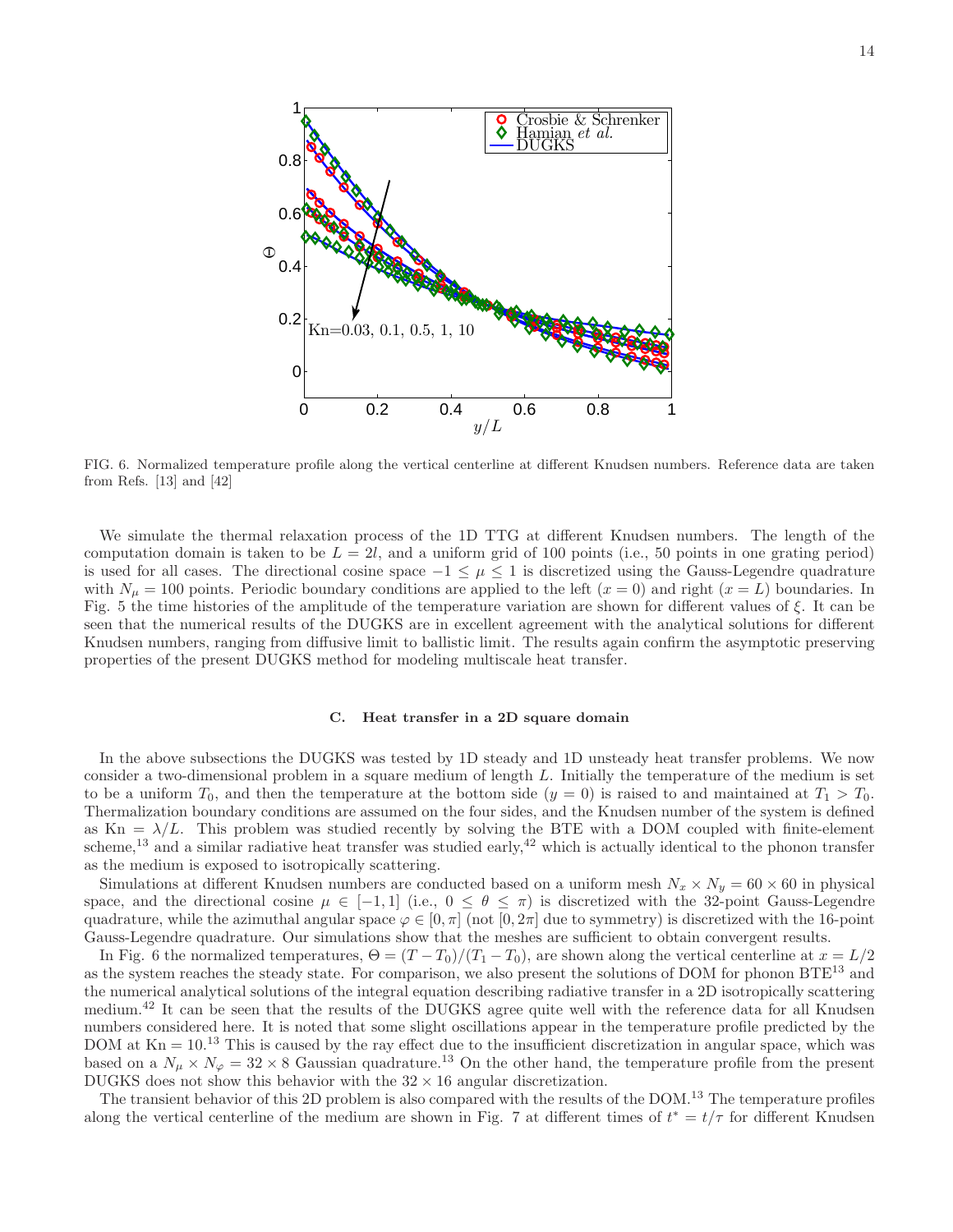

FIG. 7. Transient temperature profile along the vertical centerline at different Knudsen numbers. The DOM data are taken from Ref. [13].

numbers ranging from diffusive to ballistic regimes. It can be observed that the DUGKS results agree qualitatively well with the DOM predictions from initial to later times in all cases considered. Specifically, as  $Kn = 0.01$ , the heat transfer is diffusive, and no obvious temperature jump occurs at the top and bottom boundaries at different times. As Kn increases to 0.1, i.e., the problem falls in the near diffusive regime, and temperature jump appears on both boundaries, particularly on the bottom hot surface, where the jump decreases with time. At  $Kn = 1$ , temperature jump is more significant, but transient jump becomes smaller than that for the case of  $Kn = 0.1$ . As  $Kn = 10$ , the heat transfer is dominated by ballistic effect, and the temperature jump maintains nearly constant on the hot surface, although transient changes can still be observed on the bottom cold surface. It is also noted that some differences between the present results and the DOM data for the case of  $Kn = 10$  at  $t^* = 0.07$ , which can again be attributed to the insufficient angular discretization of the DOM. Overall, the results of this 2D heat transfer problem confirm the AP and uniform stable properties of the proposed DUGKS for simulating heat transport process from diffusive to ballistic regimes.

### VII. SUMMARY

In this work we develop a discrete unified gas kinetic scheme for multiscale heat transfer based on the phonon Boltzmann transport equation. With the coupled treatment of the scattering and transport of phonons, the scheme is asymptotic preserving, and the limitation on the time step being less than the relaxation time in diffusive regime is removed. The method has been validated in two 1D and a 2D problems at different Knudsen numbers, and the results are in excellent agreement with analytical or benchmark data.

In the present work, the proposed DUGKS is designed based on the gray BTE model, where the frequency dependence of the distribution function, relaxation time, and group velocity, are ignored. However, the current methodology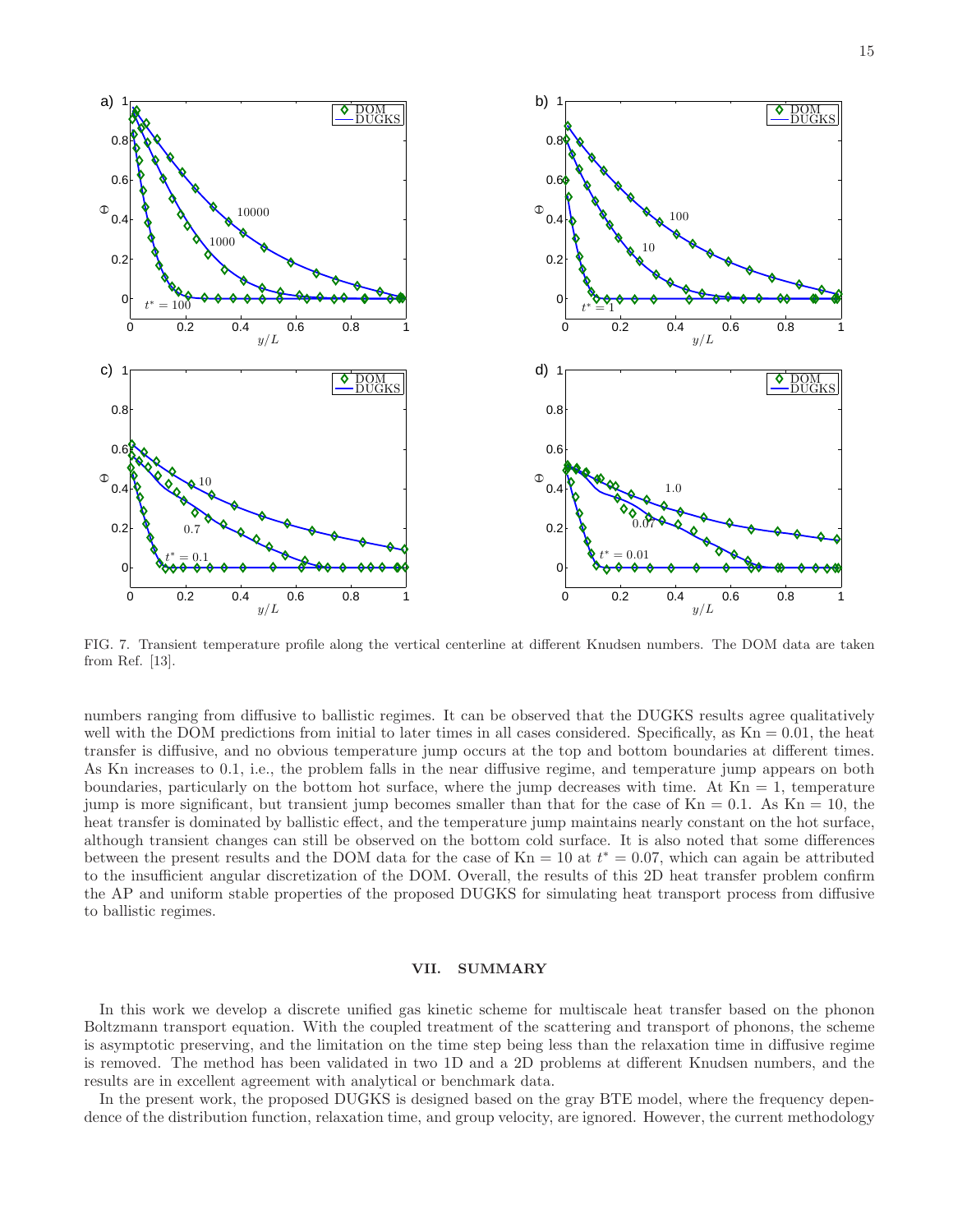can be extended to non-gray BTE models, which will be studied in our subsequent works.

# ACKNOWLEDGMENTS

ZLG acknowledges the support by the National Natural Science Foundation of China (51125024), and part of the work was carried out during his visit to the Hong Kong University of Science and Technology. The research of KX was supported by Hong Kong Research Grant Council (620813, 16211014, 16207715) and HKUST research fund (PROVOST13SC01, IRS15SC29, SBI14SC11).

#### Appendix A: Analysis of the BTE with diffusive scaling

In order to analyze the limit behavior of the BTE in the diffusive regime, we here make use of the diffusive scaling analysis introduced by Sone in gas kinetic theory,<sup>43</sup> which was also used in the analysis of the Unified Gask Kinetic Scheme for radiative transper problems.<sup>44</sup> With the diffusive scaling, i.e.,  $t_0 = t/\epsilon^2$  and  $x_0 = x/\epsilon$  with  $\epsilon \sim$  Kn being a small parameter, we have

$$
\partial_t = \epsilon^2 \partial_{t_0}, \quad \partial_{x_i} = \epsilon \partial_{x_0}.
$$
\n(A1)

Then the BTE (7) can be rewritten as

$$
\epsilon^2 \partial_{t_0} e'' + \epsilon \mathbf{v}_\alpha \cdot \nabla_0 e'' = -\frac{1}{\tau} \left[ e'' - e^{eq} \right]. \tag{A2}
$$

We further expand  $e''$  in a power series of  $\epsilon$ ,

$$
e'' = e^{(0)} + \epsilon e^{(1)} + \epsilon^2 e^{(2)} + \cdots
$$
 (A3)

Substituting this expansion into Eq. (A2), we can obtain the equations in the consecutive orders of  $\epsilon$ ,

$$
\epsilon^0: \qquad e^{(0)} = e^{eq},\tag{A4a}
$$

$$
\epsilon^1: \qquad \mathbf{v} \cdot \nabla_0 e^{(0)} = -\frac{1}{\tau} e^{(1)},\tag{A4b}
$$

$$
\epsilon^2: \qquad \partial_{t_0} e^{(0)} + \mathbf{v} \cdot \nabla_0 e^{(1)} = -\frac{1}{\tau} e^{(2)}.
$$
 (A4c)

From Eqs. (A3) and (A4a), and recalling the energy conservative property of the scattering operator, we have that

$$
\int_{4\pi} e^{(k)} d\Omega = 0, \quad k \ge 1.
$$
\n(A5)

Then taking moment of Eq. (A4c) we can obtain the following macroscopic equation,

$$
\partial_{t_0} E + \nabla_0 \cdot \mathbf{q}^{(1)} = 0,\tag{A6}
$$

where  $q^{(1)} = \int_{4\pi} v e^{(1)} d\Omega$ , which can be obtained from Eq. (A4b) as

$$
\mathbf{q}^{(1)} = -\tau \nabla_0 \cdot \int_{4\pi} \boldsymbol{v} \boldsymbol{v} e^{(0)} d\Omega
$$
  
=  $-v_g^2 \tau \nabla_0 \cdot \int_{4\pi} \boldsymbol{s} s e^{(0)} d\Omega$   
=  $-\frac{v_g^2 \tau}{3} \nabla_0 E,$  (A7)

which is exactly the Fourier law. Therefore, the heat transfer equation at the (macroscopic) diffusive length and time scales are

$$
\partial_{t_0} E - \nabla_0 \cdot (\kappa \nabla_0 E) = 0,\tag{A8}
$$